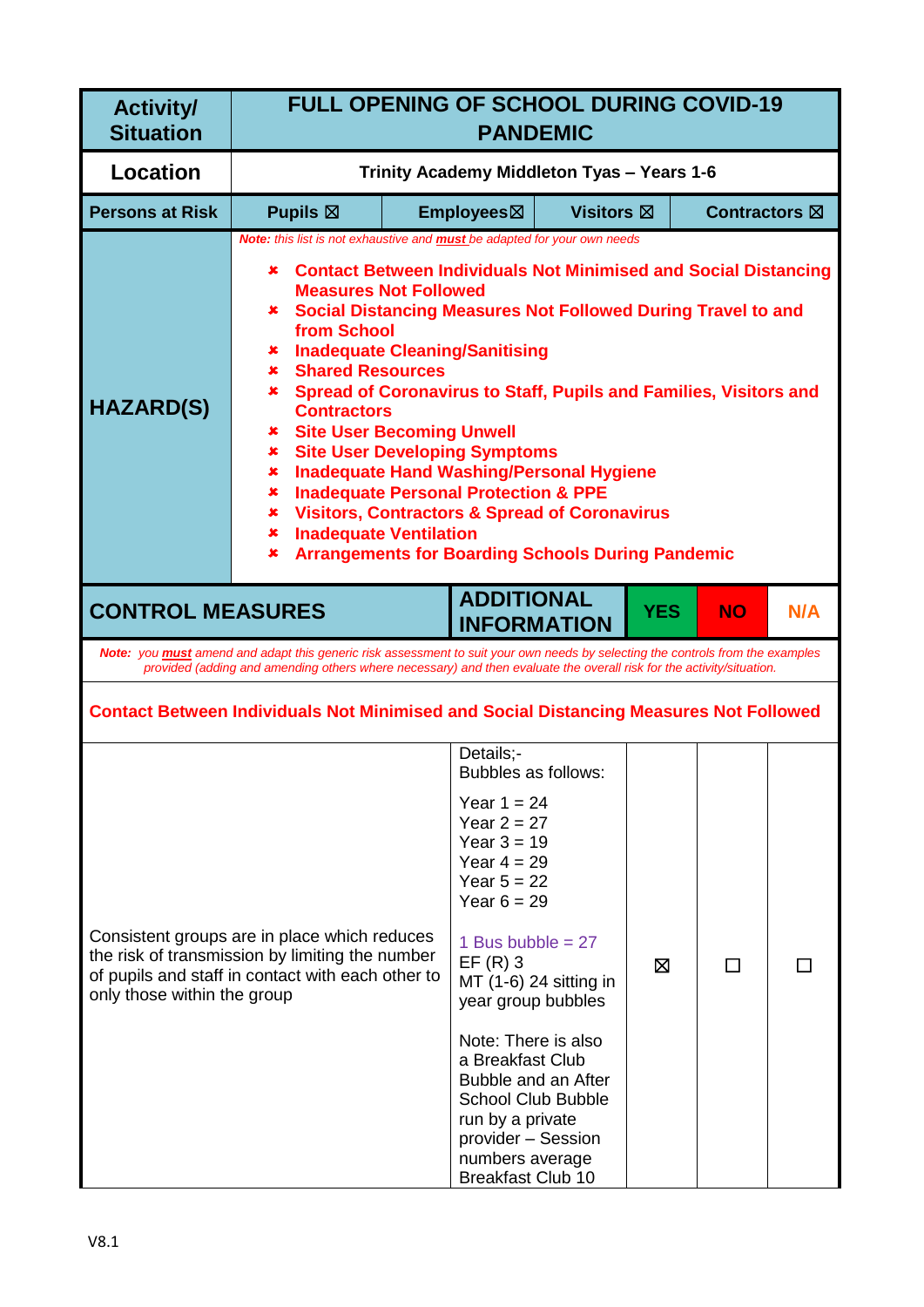|                                                                                                                                                                                                                                                                                                                                                     | and After School<br>Club 16.                                                                                                                                                                                                                                                                                                                                                                                                                                                                        |   |              |   |
|-----------------------------------------------------------------------------------------------------------------------------------------------------------------------------------------------------------------------------------------------------------------------------------------------------------------------------------------------------|-----------------------------------------------------------------------------------------------------------------------------------------------------------------------------------------------------------------------------------------------------------------------------------------------------------------------------------------------------------------------------------------------------------------------------------------------------------------------------------------------------|---|--------------|---|
| The school keeps a record of pupils and staff<br>in each group, and any close contact that<br>takes places between children and staff in<br>different groups                                                                                                                                                                                        | Timetables are in<br>place. Any close<br>contact outside of<br>bubbles will be<br>reported by teachers<br>and logged by the<br>Head of School.<br>This should be a<br>proportionate<br>recording process.<br>Schools do not need<br>to ask pupils to<br>record everyone<br>they have spent time<br>with each day or ask<br>staff to keep<br>definitive records in<br>a way that is overly<br>burdensome                                                                                             | ⊠ | П            |   |
| Primary schools may be able to implement<br>groups that are the size of a full class. If that<br>can be achieved, it is recommended, as this<br>will help to reduce the number of people who<br>could be asked to isolate should someone in<br>the group become ill with coronavirus (COVID-<br>19).                                                | Circumstances need<br>to be assessed and<br>if class-sized groups<br>are not compatible<br>with offering a full<br>range of subjects or<br>managing the<br>practical logistics<br>within and around<br>school, you can look<br>to implement year<br>group sized<br>'bubbles'<br>Whilst children will<br>spend the majority of<br>time in their class<br>bubble, we will have<br>2 bubbles: Y1&2,<br>Y3&4 and Y5&6<br>consistently eating<br>lunch at the same<br>time at either end of<br>the hall. | ⊠ |              |   |
| In the younger years in Secondary Schools<br>(key stage 3), schools may be able to<br>implement groups that are the size of a full<br>class. If that can be achieved, it is<br>recommended, as this will help to reduce the<br>number of people who could be asked to<br>isolate should someone in group become ill<br>with coronavirus (COVID-19). |                                                                                                                                                                                                                                                                                                                                                                                                                                                                                                     |   |              | ⊠ |
| In Secondary Schools, and certainly in the<br>older age groups at key stage 4 and key stage<br>5, the groups are likely to need to be the size<br>of a year group to enable schools to deliver the<br>full range of curriculum subjects and students                                                                                                |                                                                                                                                                                                                                                                                                                                                                                                                                                                                                                     |   | $\mathbf{I}$ | ⊠ |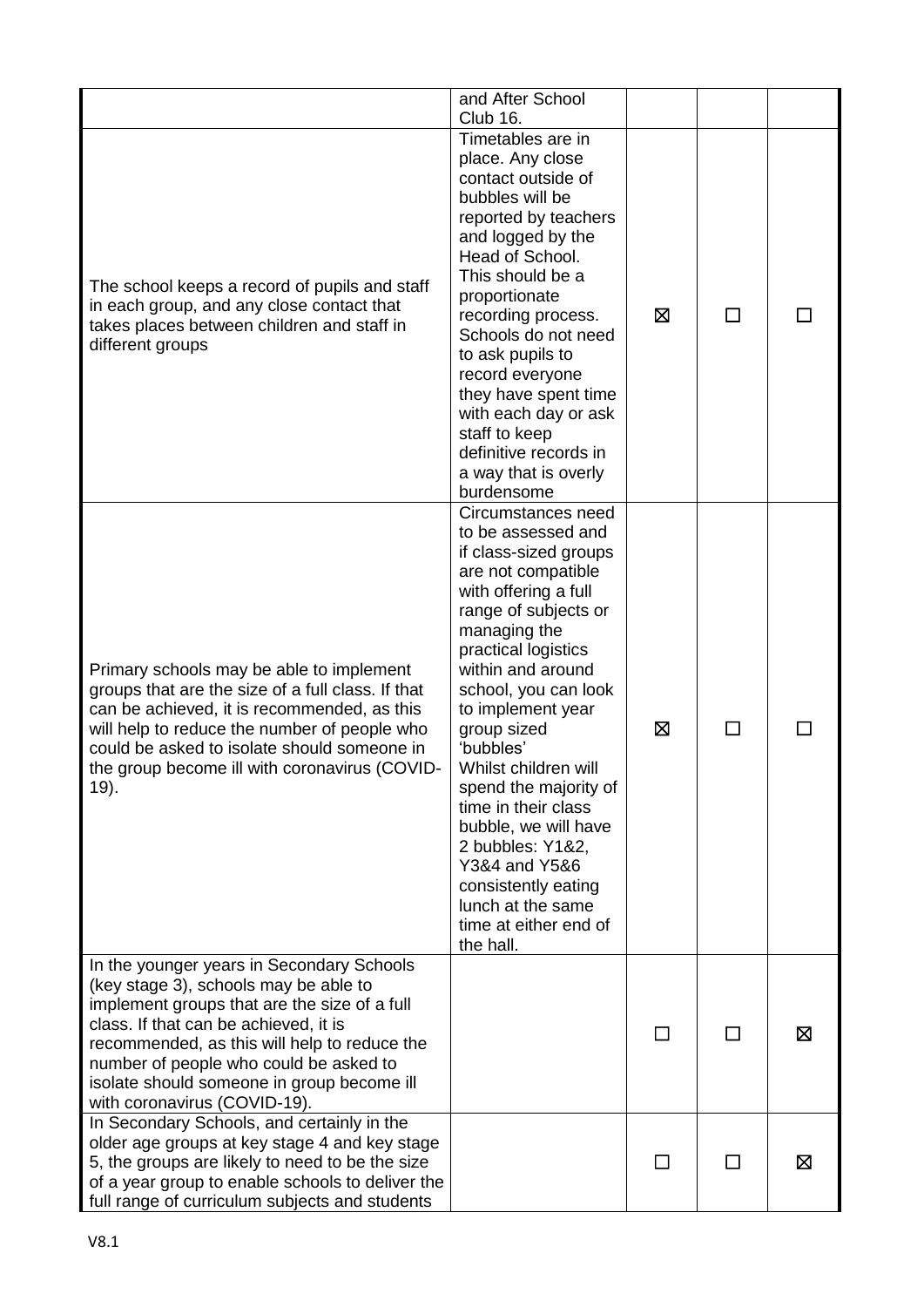| to receive specialist teaching. If this can be<br>achieved with small groups, they are<br>recommended                                                                                       |                                                                                                                                                                                                                                                                                                          |   |              |  |
|---------------------------------------------------------------------------------------------------------------------------------------------------------------------------------------------|----------------------------------------------------------------------------------------------------------------------------------------------------------------------------------------------------------------------------------------------------------------------------------------------------------|---|--------------|--|
| Whatever the size of the group, they are kept<br>apart from other groups and older children are<br>encouraged to keep their distance within their<br>groups                                 | Staff will ensure<br>older children social<br>distance and front<br>facing desks have<br>been set up to<br>facilitate this in Yrs<br>2-6. Bubbles will<br>keep apart but it is<br>accepted that this is<br>difficult with younger<br>children.                                                           | ⊠ |              |  |
| Schools with the capability to do it should take<br>steps to limit interaction, and the sharing of<br>rooms and social spaces between groups as<br>much as possible                         | Each bubble has<br>their own allocated<br>room, outdoor space<br>and hall time for<br>lunch.                                                                                                                                                                                                             | ⊠ | ΙI           |  |
| It is recognised that younger children will not<br>be able to maintain social distancing, and it is<br>acceptable for them not to distance within their<br>group                            | Year 1 aware                                                                                                                                                                                                                                                                                             | ⊠ |              |  |
| Schools keep children in their class groups for<br>the majority of the classroom time, but also<br>allow mixing into wider groups for specialist<br>teaching, wraparound care and transport | Note: There is also<br>a Breakfast Club<br>Bubble and an After<br><b>School Club Bubble</b><br>run by a private<br>provider - Session<br>numbers average<br><b>Breakfast Club 10</b><br>and After School<br>Club 16.<br>I Bus bubble $= 27$<br>$EF(R)$ 3<br>MT (1-6) 24 sitting in<br>year group bubbles | ⊠ | $\mathbf{I}$ |  |
| Siblings may be in different groups                                                                                                                                                         | There are a number<br>of siblings in<br>different bubbles.                                                                                                                                                                                                                                               | 区 | $\mathsf{L}$ |  |
| Teachers and other staff operate across<br>different classes and year groups in order to<br>facilitate the delivery of the school timetable                                                 | Limited number of<br>staff work across<br>bubbles in order to<br>support teaching<br>and learning e.g.<br>We do have HLTAs<br>who will work in<br>different classes, but<br>will ensure 2m social<br>distancing.                                                                                         | ⊠ |              |  |
| Where staff need to move between classes<br>and year groups, they should keep their<br>distance from pupils and other staff as much as<br>they can, ideally 2 metres from other adults      | Staff aware and will<br>ensure 2m social<br>distancing.                                                                                                                                                                                                                                                  | ⊠ |              |  |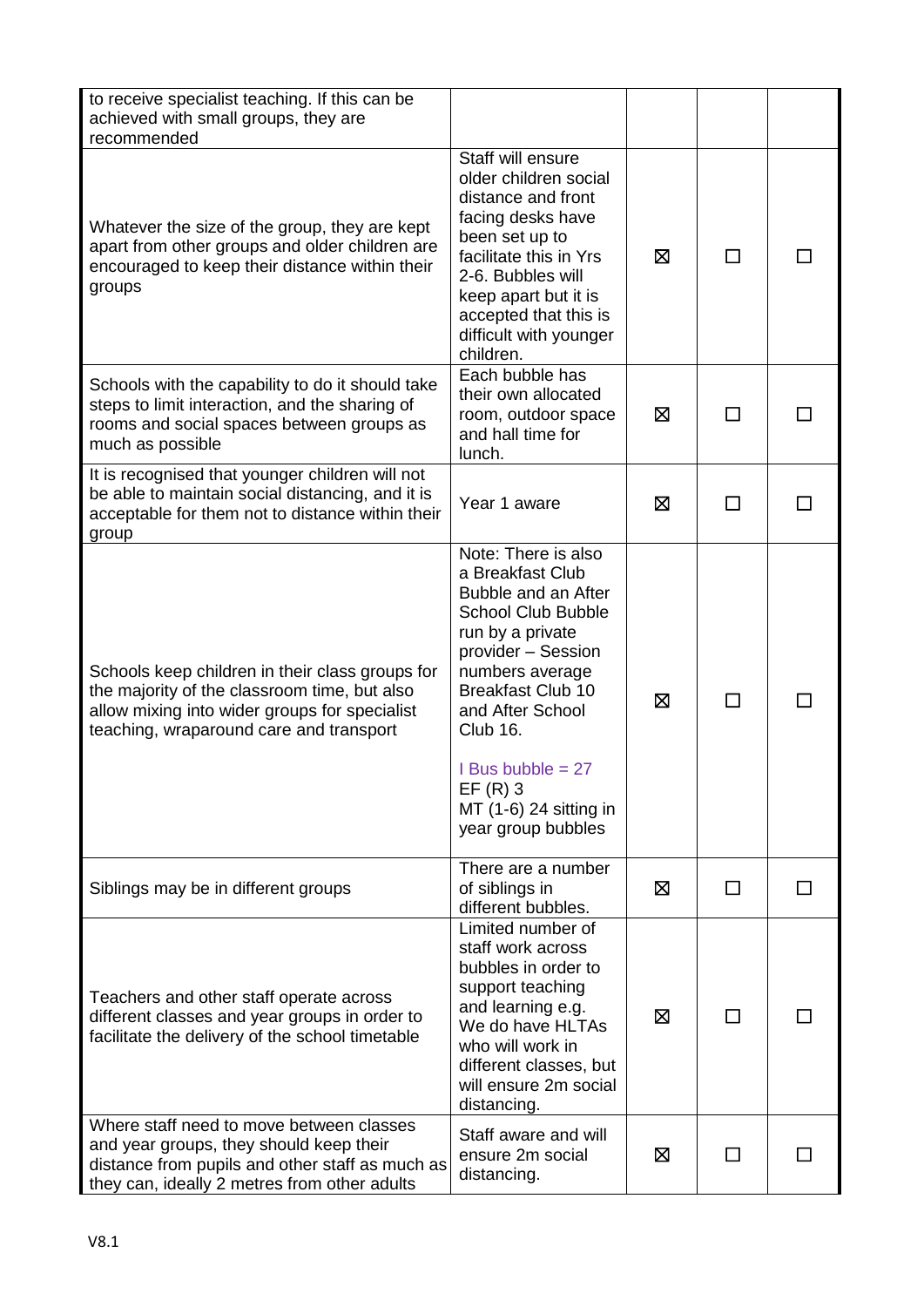|                                                   | See Inadequate<br><b>Personal Protection</b> |   |              |   |
|---------------------------------------------------|----------------------------------------------|---|--------------|---|
|                                                   | section of this RA                           |   |              |   |
| Where possible adults maintain a 2 metre          | Staff know to                                |   |              |   |
| distance from each other, and from children       | maintain 2m social                           | ⊠ |              |   |
|                                                   | distancing.                                  |   |              |   |
|                                                   | Staff aware                                  |   |              |   |
|                                                   | - direct close<br>contacts - face to         |   |              |   |
|                                                   | face contact with an                         |   |              |   |
|                                                   | infected individual                          |   |              |   |
|                                                   | for any length of                            |   |              |   |
|                                                   | time, within 1 metre,                        |   |              |   |
|                                                   | including being                              |   |              |   |
|                                                   | coughed on, a face                           |   |              |   |
| Adults avoid close face to face contact and       | to face conversation,                        | ⊠ | П            |   |
| limit time spent within 1 metre of anyone         | or unprotected                               |   |              |   |
|                                                   | physical contact                             |   |              |   |
|                                                   | (skin-to-skin)                               |   |              |   |
|                                                   | - proximity contacts -                       |   |              |   |
|                                                   | extended close                               |   |              |   |
|                                                   | contact (within 1 to 2                       |   |              |   |
|                                                   | metres for more than                         |   |              |   |
|                                                   | 15 minutes) with an                          |   |              |   |
|                                                   | infected individual<br>It is accepted that   |   |              |   |
|                                                   | distancing may not                           |   |              |   |
|                                                   | be possible in                               |   |              |   |
|                                                   | primary schools                              |   |              |   |
| Within the classroom a distance between           | Staff will ensure                            |   |              |   |
| people is maintained so far as reasonably         | older children social                        | ⊠ | $\mathsf{L}$ |   |
| practical                                         | distance and front                           |   |              |   |
|                                                   | facing desks have                            |   |              |   |
|                                                   | been set up to                               |   |              |   |
|                                                   | facilitate this in Yrs<br>$2-6.$             |   |              |   |
|                                                   | Staff will ensure                            |   |              |   |
|                                                   | older children social                        |   |              |   |
|                                                   | distance and front                           |   |              |   |
|                                                   | facing desks have                            |   |              |   |
| Pupils are seated side by side and facing         | been set up to                               | ⊠ | $\mathbf{I}$ |   |
| forwards, rather than face to face or side on     | facilitate this in Yrs                       |   |              |   |
|                                                   | $2-6.$                                       |   |              |   |
|                                                   | We will do this at                           |   |              |   |
|                                                   | lunchtime, using one                         |   |              |   |
| Staff will work side on to pupils as opposed to   | side of the tables.                          |   |              |   |
| face to face whenever possible                    | Staff aware                                  | ⊠ | П            | □ |
| Educational and care support is provided as       | Support in place                             |   |              |   |
| normal to pupils who have complex needs or        | from $1:1s$ , TAs,                           | ⊠ | $\mathbf{L}$ |   |
| who need close contact care                       | teachers and HoS                             |   |              |   |
| Schools, local authorities, health professionals, | Support in place for                         |   |              |   |
| regional schools commissioners and other          | those children who                           |   |              |   |
| services work together to ensure that children    | are able to attend                           | ⊠ |              |   |
| with medical conditions are fully supported,      | and contact in place                         |   |              |   |
| including through the use of individual           | for those who can't.                         |   |              |   |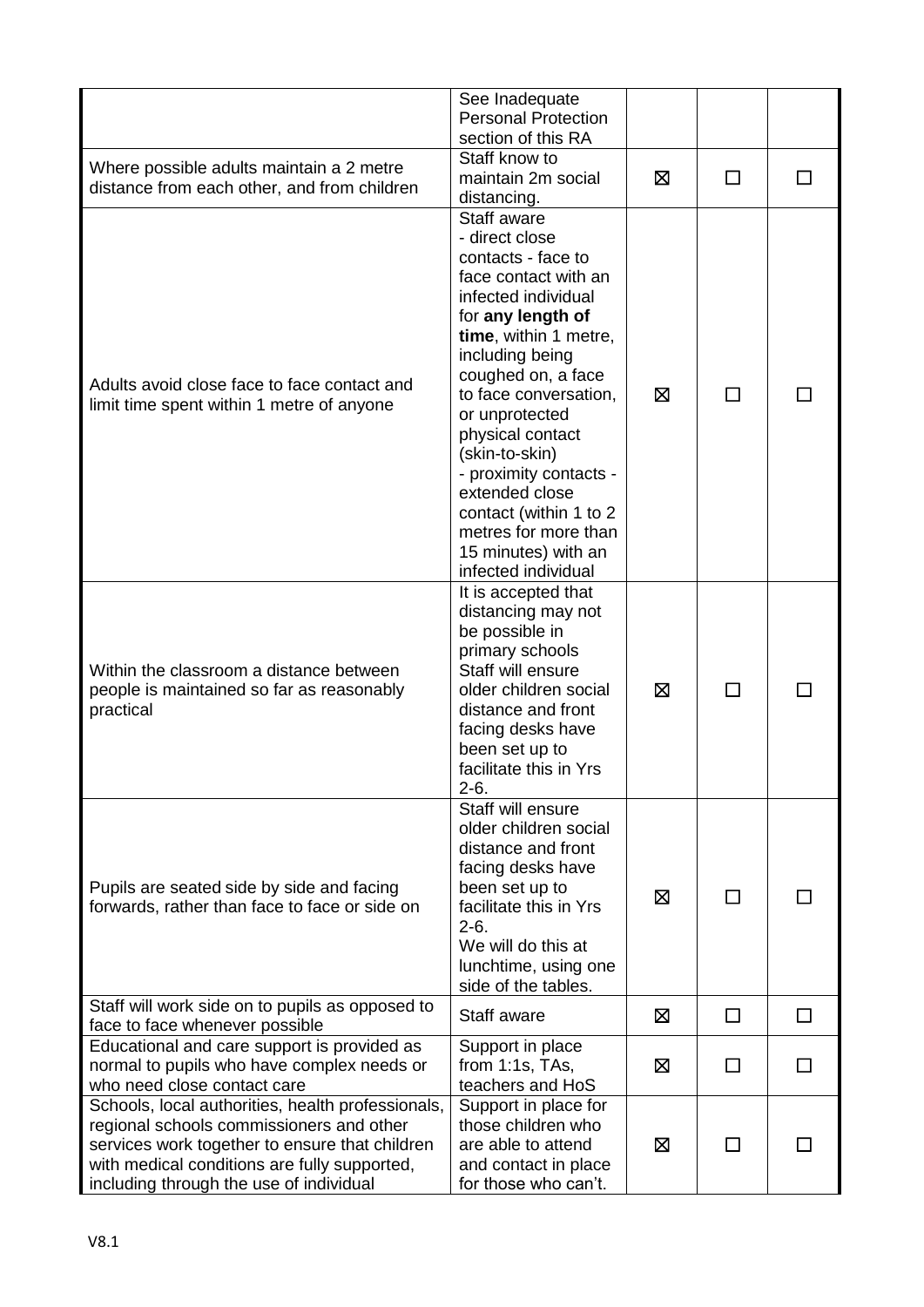| healthcare plans, so that they may receive an  | In some cases, the                      |   |        |  |
|------------------------------------------------|-----------------------------------------|---|--------|--|
| education in line with their peers             | pupil's medical<br>needs will mean this |   |        |  |
|                                                | is not possible, and                    |   |        |  |
|                                                | educational support                     |   |        |  |
|                                                | will require flexibility.               |   |        |  |
|                                                | Our guidance on                         |   |        |  |
|                                                | supporting pupils at                    |   |        |  |
|                                                | school with medical                     |   |        |  |
|                                                | conditions remains                      |   |        |  |
|                                                | in place                                |   |        |  |
|                                                | Spare furniture has                     |   |        |  |
| Unnecessary furniture has been moved out of    | been temporarily                        | ⊠ | ΙI     |  |
| classrooms to make more space                  | relocated                               |   |        |  |
|                                                | Collective worship                      |   |        |  |
|                                                | will continue online                    |   |        |  |
|                                                | Children will only                      |   |        |  |
| Large gatherings such as assemblies or         | sing/shout/chant                        |   |        |  |
| collective worship with more than one group do | indoors at 2m                           | ⊠ | $\Box$ |  |
| not take place                                 | distancing or                           |   |        |  |
|                                                | preferably outside.                     |   |        |  |
|                                                | We will not be using                    |   |        |  |
|                                                | wind instruments.                       |   |        |  |
| The timetable and selection of classroom       | Each bubble has                         |   |        |  |
| or other learning environment has been         | their own allocated                     |   |        |  |
| used to reduce movement around the             | room, outdoor space                     | ⊠ | П      |  |
| school or building                             | and hall time for                       |   |        |  |
|                                                | lunch.                                  |   |        |  |
|                                                | Staggered start and                     |   |        |  |
|                                                | finish times should                     |   |        |  |
| Consideration given to staggered starts or     | not reduce the                          |   |        |  |
| adjusting start and finish times to keep       | amount of overall                       | 区 | ΙI     |  |
| groups apart as they arrive and leave          | teaching time                           |   |        |  |
| school                                         | We will have                            |   |        |  |
|                                                | staggered drop offs<br>and pick-ups.    |   |        |  |
|                                                | Parents do not wait                     |   |        |  |
|                                                | on a morning $-$                        |   |        |  |
|                                                | Children come                           |   |        |  |
|                                                | straight into class                     |   |        |  |
|                                                | (except Y3 who wait                     |   |        |  |
|                                                | with their teacher on                   |   |        |  |
|                                                | the playground).                        |   |        |  |
|                                                | Staggered pick-ups                      |   |        |  |
|                                                | will minimise adult                     |   |        |  |
| Parents' drop-off and pick-up protocols        | contact and no                          |   |        |  |
| planned to minimise adult to adult contact     | parents will enter the                  | ⊠ |        |  |
|                                                | school building.                        |   |        |  |
|                                                | All parents and                         |   |        |  |
|                                                | carers are wearing                      |   |        |  |
|                                                | face coverings                          |   |        |  |
|                                                | (unless exempt).<br>Staff are also      |   |        |  |
|                                                | wearing face masks                      |   |        |  |
|                                                | for drop off and pick-                  |   |        |  |
|                                                | ups if they are within                  |   |        |  |
|                                                | 2m.                                     |   |        |  |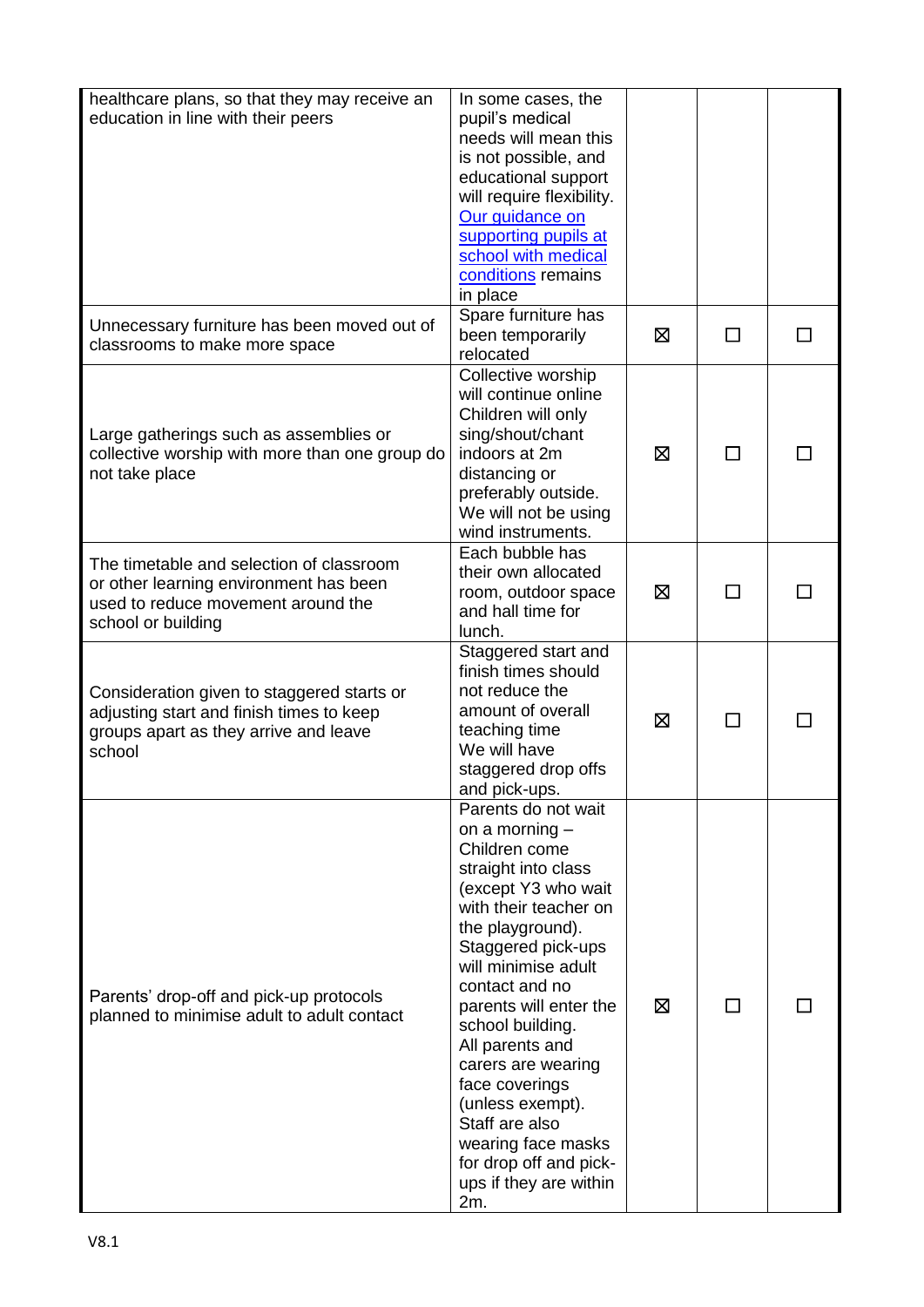| Parents and pupils are told their allocated<br>drop off and collection times and the process<br>for doing so, including protocols for minimising<br>adult to adult contact (for example, which<br>entrance to use) | We have a one-way<br>system in place on<br>the playground for<br>parents dropping off<br>and picking up.<br>Letters sent to<br>parents and<br>published on<br>website                                                                                                                                                                                 | ⊠ |    |  |
|--------------------------------------------------------------------------------------------------------------------------------------------------------------------------------------------------------------------|-------------------------------------------------------------------------------------------------------------------------------------------------------------------------------------------------------------------------------------------------------------------------------------------------------------------------------------------------------|---|----|--|
| It is made clear to parents that they cannot<br>gather at entrance gates or doors, or enter the<br>site (unless they have a pre-arranged<br>appointment, which should be conducted<br>safely)                      | Letter sent to<br>parents - no parents<br>will enter the school<br>building.                                                                                                                                                                                                                                                                          | Ø | П  |  |
| External entrances to classrooms are used<br>where practical                                                                                                                                                       | Each class has their<br>own entrance<br>Y1, Y2, Y3 (KS1<br>door), Y4,<br>Y5 & Y6                                                                                                                                                                                                                                                                      | ⊠ | ΙI |  |
| Break times are staggered so that all<br>pupils are not moving around the school at<br>the same time                                                                                                               | Each bubble has<br>their own allocated<br>room, outdoor space<br>and hall time for<br>lunch.<br>Outdoor areas:<br>KS1 end of<br>playground<br>Y3/4 KS2 end of<br>playground<br>Y5/6 MUGA                                                                                                                                                              | ⊠ | П  |  |
| Lunch breaks are staggered                                                                                                                                                                                         | Each bubble has<br>their own allocated<br>room, outdoor space<br>and hall time for<br>lunch.<br>Hall times:<br>11.45 - 12.15 Y1&2<br>12.15 - 12.45 Y3&4<br>$12.45 - 1.15$ Y5&6                                                                                                                                                                        | ⊠ |    |  |
| Numbers of staff using Staff Room are limited<br>or the use of Staff Room is staggered to<br>ensure that staff maintain 2 metres distance<br>from each other                                                       | Staff are<br>encouraged to eat<br>outside, use their<br>classroom or social<br>distance in the large<br>staffroom - Wipes<br>available.<br>The taping off or<br>removal of chairs<br>may be needed to<br>ensure staff cannot<br>sit within 2 metres of<br>each other.<br>Staff must still have<br>a break of a<br>reasonable length<br>during the day | ⊠ | ΙI |  |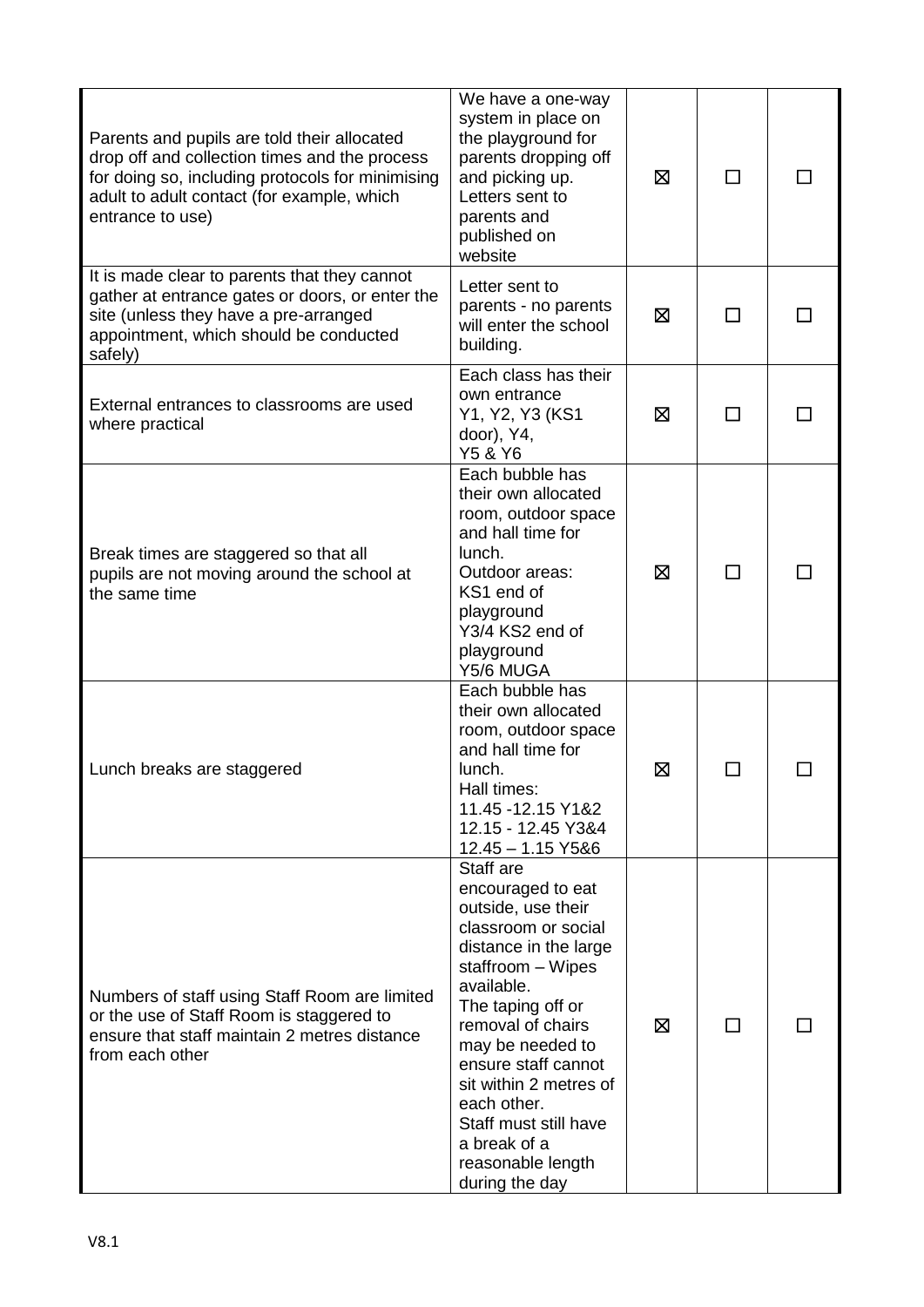| Staff meetings take place remotely where<br>possible.<br>Where this is not possible staff meetings take<br>place in a large well ventilated room ensuring<br>2 metres social distancing at all times | All meetings take<br>place on Teams.<br><b>Virtual staff</b><br>meetings could take<br>place where staff<br>stay in their<br>classrooms and join<br>the meeting                                                                                                                                                                                                                                                                                           | ⊠ | П      |              |
|------------------------------------------------------------------------------------------------------------------------------------------------------------------------------------------------------|-----------------------------------------------------------------------------------------------------------------------------------------------------------------------------------------------------------------------------------------------------------------------------------------------------------------------------------------------------------------------------------------------------------------------------------------------------------|---|--------|--------------|
| School can resume non-overnight domestic<br>educational visits                                                                                                                                       | Visits will only take<br>place if approved by<br>the Executive<br>Headteacher, Visits<br>will only take place<br>in Bubble groups.<br>Staff will follow the<br>usual procedures on<br>Evolve, whilst<br>ensuring additional<br>handwashing and<br>social distancing is<br>also in place. Places<br>of visit will have to<br>provide their Covid<br>risk assessment.<br>Domestic (UK)<br>overnight and<br>overseas<br>educational visits<br>are prohibited | ⊠ | $\Box$ |              |
| Social Distancing Measures Not Followed During Travel to and from School                                                                                                                             |                                                                                                                                                                                                                                                                                                                                                                                                                                                           |   |        |              |
| Parents and pupils are encouraged to walk or<br>cycle to their education setting where possible                                                                                                      | Shared in letter to<br>parents                                                                                                                                                                                                                                                                                                                                                                                                                            | 区 | П      | $\mathsf{L}$ |
| Schools, parents and pupils following the<br>government guidance on how to travel safely,<br>when planning their travel on public transport                                                          | Guidance shared in<br>letter to parents<br>safer travel guidance<br>for passengers                                                                                                                                                                                                                                                                                                                                                                        | 区 |        |              |
| <b>Inadequate Cleaning/Sanitising</b>                                                                                                                                                                |                                                                                                                                                                                                                                                                                                                                                                                                                                                           |   |        |              |
| A cleaning schedule that ensures cleaning is<br>generally enhanced and includes more<br>frequent cleaning of rooms / shared areas that<br>are used by different groups is in place                   | Cleaning regime<br>agreed with NYCC<br><b>Cleaners and staff</b><br>will regularly wipe<br>surfaces and door<br>handles - Gloves,<br>cloths and spray are<br>provided.                                                                                                                                                                                                                                                                                    | ⊠ |        |              |
| Surfaces that pupils are touching, such as<br>toys, books, desks, chairs, doors, sinks,<br>toilets, light switches, bannisters etc. are<br>cleaned more often than normal                            | Staff will regularly<br>wipe surfaces and<br>door handles -<br>Gloves, cloths and                                                                                                                                                                                                                                                                                                                                                                         | ⊠ | ΙI     |              |
| Electronic entry systems and keypads are                                                                                                                                                             | spray are provided.<br>Staff use                                                                                                                                                                                                                                                                                                                                                                                                                          |   |        |              |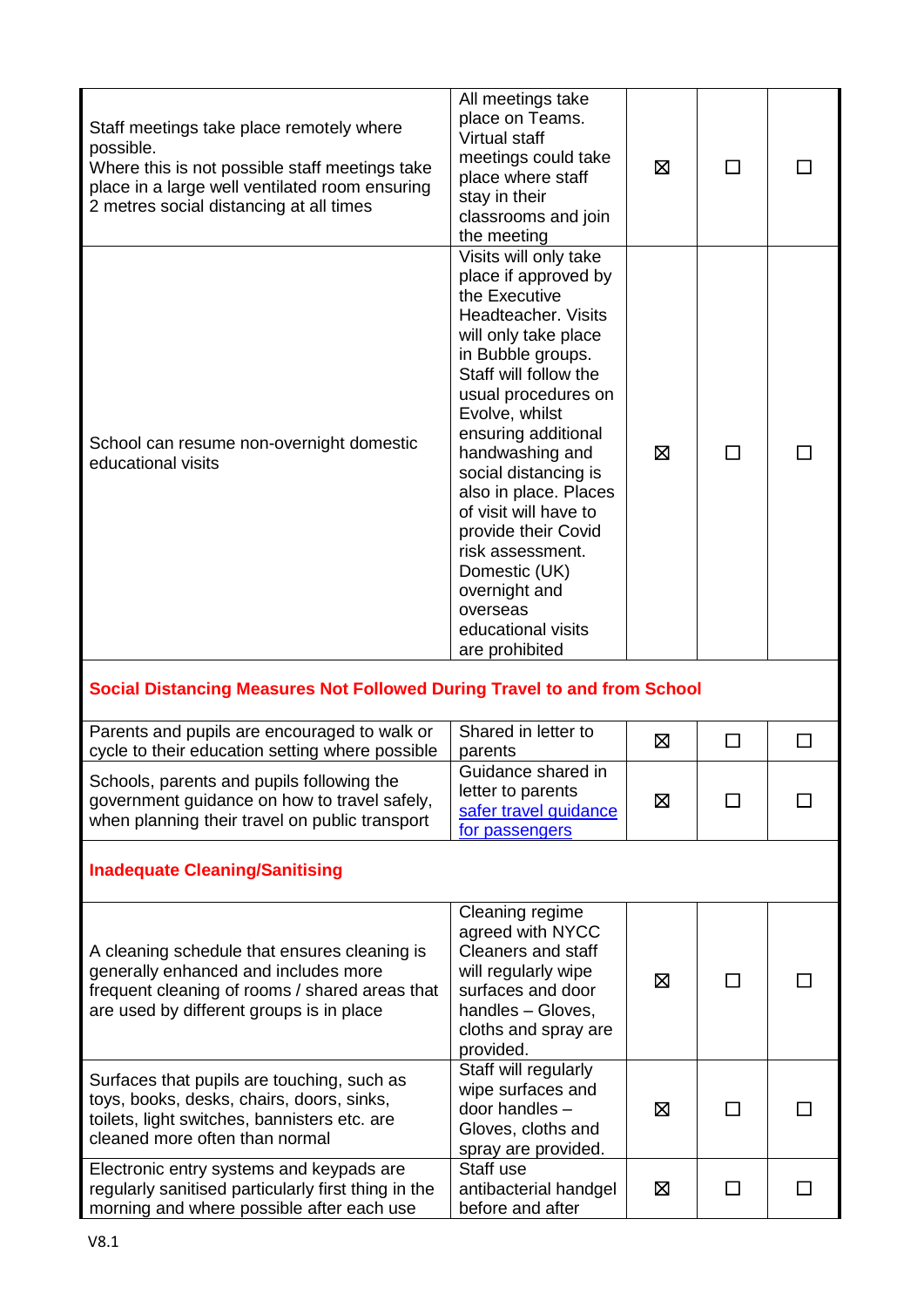|                                                                                                                                                                                | each use. Screens<br>and keypads are<br>regularly wiped<br>throughout the day.                                                                                                                                                       |   |               |   |
|--------------------------------------------------------------------------------------------------------------------------------------------------------------------------------|--------------------------------------------------------------------------------------------------------------------------------------------------------------------------------------------------------------------------------------|---|---------------|---|
| Bins for tissues and other rubbish are emptied<br>throughout the day                                                                                                           | Bins are emptied<br>daily by cleaners<br>and tied off following<br>lunchtime by a<br>member of staff.                                                                                                                                | ⊠ | $\mathcal{L}$ |   |
| Stocks of cleaning chemicals, liquid soap,<br>paper towels, tissues, toilet roll, bin bags etc.<br>regularly checked and additional supplies<br>requested as necessary         | Everything in place<br>and top ups<br>regularly ordered.                                                                                                                                                                             | ⊠ | $\Box$        |   |
| Consideration given to how play equipment is<br>used ensuring it is appropriately cleaned<br>between groups of children using it                                               | When children are<br>sharing resources in<br>their Bubble, the<br>resources are<br>sprayed with Milton<br>or put away for 72<br>hours.<br>Each Bubble has<br>their own playtime<br>equipment to use.                                 | 区 | ΙI            | 区 |
| Outdoor playground equipment should be<br>more frequently cleaned                                                                                                              | Each Bubble has<br>their own playtime<br>equipment to use.<br>We have taped off<br>the outdoor<br>playground<br>equipment.<br>This would also<br>apply to resources<br>used inside and<br>outside by<br>wraparound care<br>providers | ⊠ | ΙI            |   |
| <b>Shared Resources</b>                                                                                                                                                        |                                                                                                                                                                                                                                      |   |               |   |
| For individual and very frequently used<br>equipment, such as pencils and pens, it is<br>recommended that staff and pupils have their<br>own items that are not shared         | Children have their<br>own packs of<br>resources. When<br>younger children are<br>sharing resources in<br>their Bubble, the<br>resources are<br>sprayed with Milton<br>or put away for 72<br>hours.                                  | ⊠ |               |   |
| Classroom based resources, such as books<br>and games, can be used and shared within<br>the bubble; these are cleaned regularly, along<br>with all frequently touched surfaces | When children are<br>sharing resources in<br>their Bubble, the<br>resources are<br>sprayed with Milton<br>or put away for 72<br>hours.                                                                                               | ⊠ |               |   |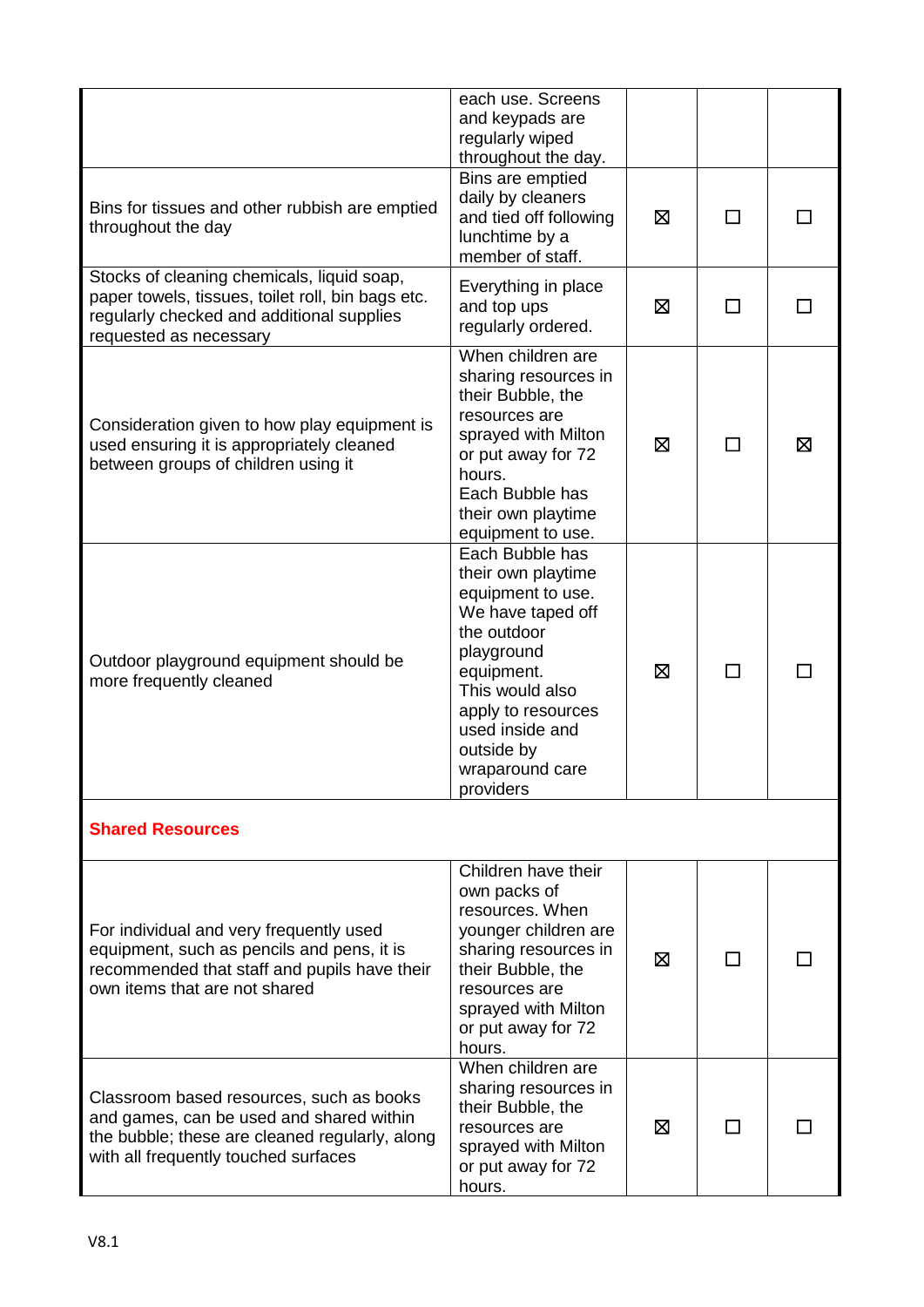| Resources that are shared between classes or<br>bubbles, such as sports, art and science<br>equipment should be cleaned frequently and<br>meticulously and always between bubbles, or<br>rotated to allow them to be left unused and out<br>of reach for a period of 48 hours (72 hours for<br>plastics) between use by different bubbles | When children are<br>sharing resources<br>across Bubbles, the<br>resources are<br>sprayed with Milton<br>or put away for 72<br>hours.<br>This includes iPads,<br>laptops and<br>computers (which<br>may be shared<br>within a bubble).                                                                                                                                                                                                                      | ⊠ | П            |  |
|-------------------------------------------------------------------------------------------------------------------------------------------------------------------------------------------------------------------------------------------------------------------------------------------------------------------------------------------|-------------------------------------------------------------------------------------------------------------------------------------------------------------------------------------------------------------------------------------------------------------------------------------------------------------------------------------------------------------------------------------------------------------------------------------------------------------|---|--------------|--|
| Pupils can bring essentials such as lunch<br>boxes, hats, coats, books, stationery, bags<br>and mobile phones (depending on school<br>policy) in to school                                                                                                                                                                                | We are still limiting<br>resources coming<br>into school where<br>possible to reading<br>books, lunchboxes,<br>hats and coats -<br>Letter to parents<br>sent.                                                                                                                                                                                                                                                                                               | ⊠ | $\mathbf{I}$ |  |
| Pupils and teachers can take books and other<br>shared resources home, although<br>unnecessary sharing should be avoided,<br>especially where this does not contribute to<br>pupil education and development. Rules on<br>hand cleaning, cleaning of the resources and<br>rotation apply to these resources                               | We are still limiting<br>resources coming to<br>and from school<br>where possible to<br>reading books,<br>lunchboxes, hats<br>and coats - Staff<br>aware and letter to<br>parents sent.<br>It is very difficult to<br>adequately clean<br>exercise books so<br>the school may need<br>to isolate the books<br>for 48 hours before<br>marking<br>Staff are using<br>verbal feedback and<br>children are<br>self/peer/recording<br>marking where<br>possible. | ⊠ |              |  |
| Devices/laptops/tablets etc. that are brought<br>from home to school and back again are<br>cleaned at the start and end of the day                                                                                                                                                                                                        | Any laptops and<br>iPads, brought in by<br>staff, are wiped<br>down at the<br>beginning and end<br>of each day.                                                                                                                                                                                                                                                                                                                                             | ⊠ | $\Box$       |  |
| <b>Spread of Coronavirus to Staff, Pupils and Families, Visitors and Contractors</b>                                                                                                                                                                                                                                                      |                                                                                                                                                                                                                                                                                                                                                                                                                                                             |   |              |  |
| Contact with individuals who are unwell is<br>minimised by ensuring that those who have<br>coronavirus (COVID-19) symptoms, or who<br>have someone in their household who does, do<br>not attend school                                                                                                                                   | Letters and<br>information sent to<br>parents, and on the<br>website, and staff<br>aware.                                                                                                                                                                                                                                                                                                                                                                   | 区 |              |  |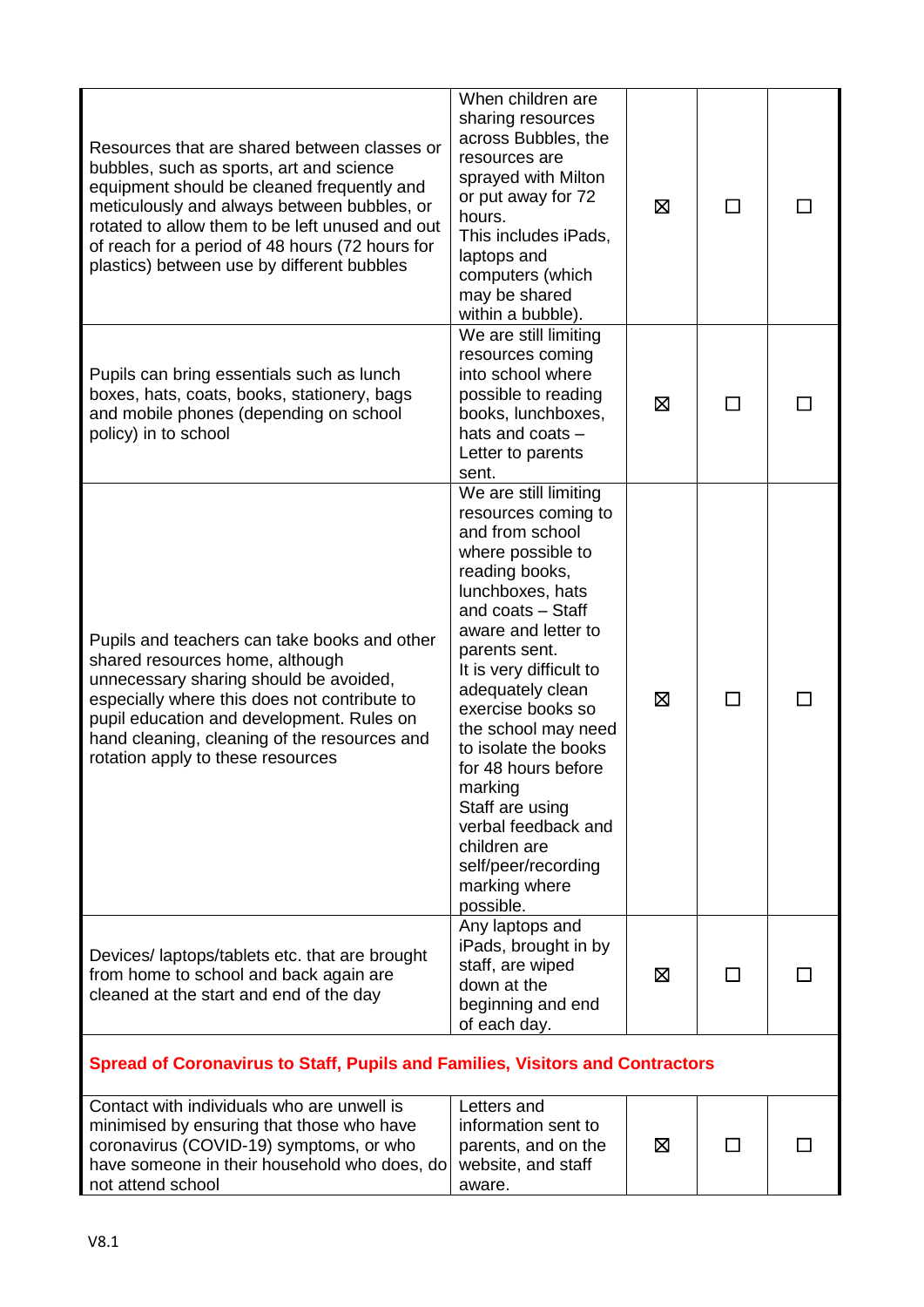|                                                                                                                                                                                                                                                                                                                                                    | Ensuring that pupils,<br>staff and other<br>adults do not come<br>into the school if<br>they have<br>coronavirus (COVID-<br>19) symptoms, or<br>have tested positive<br>in the last 10 days,<br>and ensuring<br>anyone developing<br>those symptoms<br>during the school<br>day is sent home,<br>are essential actions<br>to reduce the risk in<br>schools and further<br>drive down<br>transmission of<br>coronavirus (COVID-<br>19) |         |    |   |
|----------------------------------------------------------------------------------------------------------------------------------------------------------------------------------------------------------------------------------------------------------------------------------------------------------------------------------------------------|---------------------------------------------------------------------------------------------------------------------------------------------------------------------------------------------------------------------------------------------------------------------------------------------------------------------------------------------------------------------------------------------------------------------------------------|---------|----|---|
| The school recognises that if they have two or<br>more confirmed cases within 14 days, or an<br>overall rise in sickness absence where<br>coronavirus (COVID-19) is suspected, they<br>may have an outbreak and must continue to<br>work with their local health protection team<br>who will be able to advise if additional action is<br>required | Each individual<br>positive case is<br>discussed with the<br>DfE helpline and<br>advice followed.                                                                                                                                                                                                                                                                                                                                     | ⊠       |    |   |
| Those pupils whose doctors have confirmed<br>they are still Clinically Extremely Vulnerable<br>are not to attend education whilst the national<br>restrictions are in place.<br>Schools will need to make appropriate<br>arrangements to enable them to continue their<br>education at home.                                                       | Regular contact and<br>support in place.<br><b>Advice for those</b><br>identified through a<br>letter from the NHS<br>or a specialist doctor<br>as in the group<br>deemed clinically<br>extremely vulnerable                                                                                                                                                                                                                          | ⊠       |    |   |
| Staff who are Clinically Extremely Vulnerable<br>MUST NOT attend the workplace during the<br>period of national restrictions                                                                                                                                                                                                                       | No staff affected<br>Individuals in this<br>group have been<br>identified through a<br>letter from the NHS<br>or their GP. Staff<br>should be supported<br>to be able to<br>continue working<br>from their home<br>where possible<br><b>Clinically Extremely</b><br>Vulnerable                                                                                                                                                        | $\perp$ | П  | ⊠ |
| Staff and pupils who are Clinically Vulnerable<br>or have underlying health conditions but are<br>not clinically extremely vulnerable, may<br>continue to attend school in line with current<br>guidance.                                                                                                                                          | Appropriate risk<br>assessments and<br>support in place.<br>See Section 9 of<br>New-national-                                                                                                                                                                                                                                                                                                                                         | ⊠       | ΙI |   |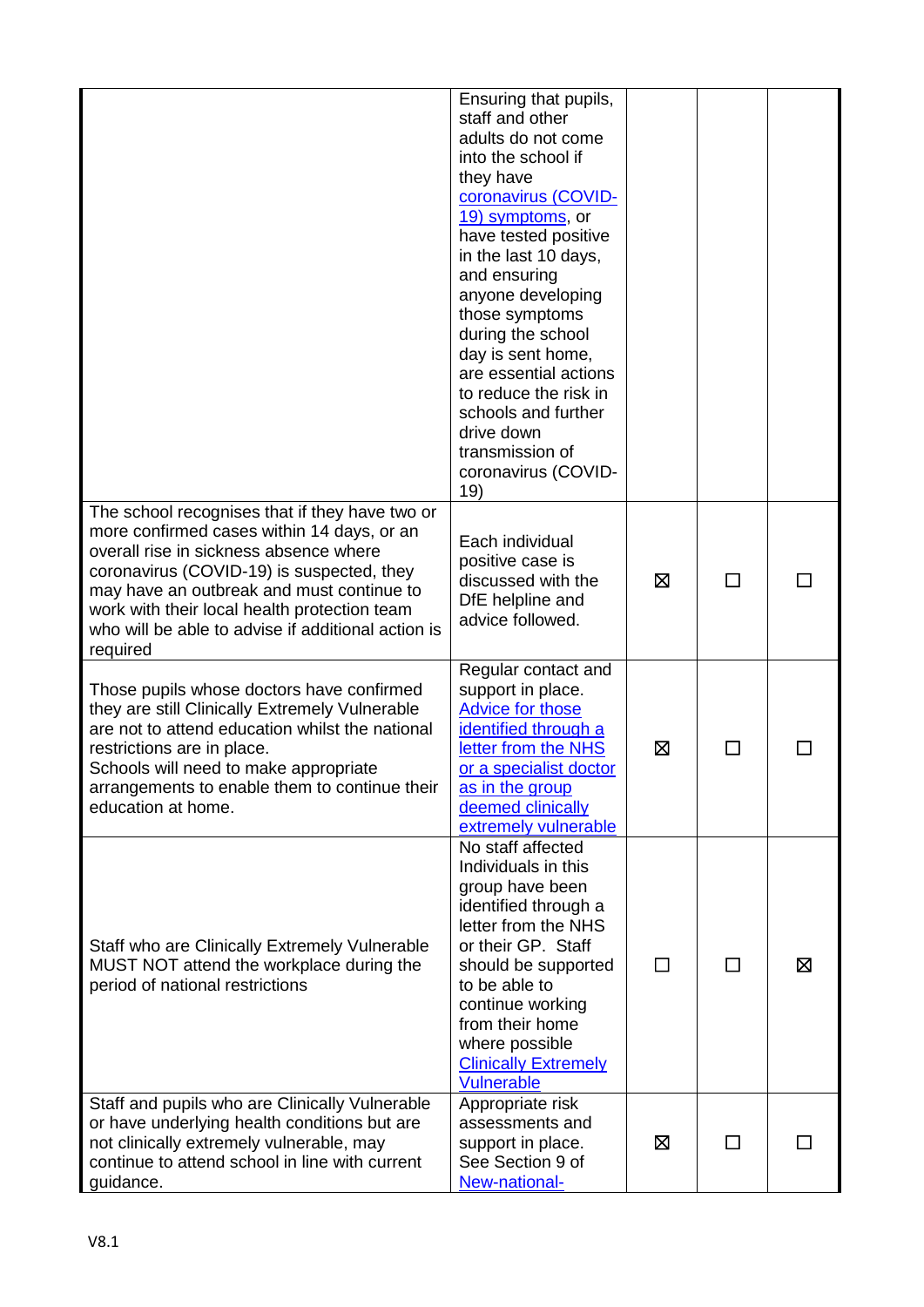|                                                                                                                                                                                                                                                                                                                                                                                     | restrictions-from-5-                                                                                                                                                                                                                                                                                                                                                                                                                                                                                                                                                                                                                                                                                       |   |        |   |
|-------------------------------------------------------------------------------------------------------------------------------------------------------------------------------------------------------------------------------------------------------------------------------------------------------------------------------------------------------------------------------------|------------------------------------------------------------------------------------------------------------------------------------------------------------------------------------------------------------------------------------------------------------------------------------------------------------------------------------------------------------------------------------------------------------------------------------------------------------------------------------------------------------------------------------------------------------------------------------------------------------------------------------------------------------------------------------------------------------|---|--------|---|
| Staff who are in the clinically vulnerable group<br>can work in school, taking particular care to<br>observe good hand and respiratory hygiene,<br>minimising contact and maintaining social<br>distancing. (The only exception to this may be<br>in some very high alert areas, where the<br>government issue NEW notifications to shield<br>to those most vulnerable individuals) | november<br>Appropriate risk<br>assessments and<br>support in place.<br>Adults should<br>maintain 2 metre<br>distance from<br>others, and where<br>this is not possible<br>avoid close face to<br>face contact and<br>minimise time spent<br>within 1 metre of<br>others. While the<br>risk of transmission<br>between young<br>children and adults<br>is likely to be low,<br>adults should<br>continue to take care<br>to socially distance<br>from other adults<br>including older<br>children/adolescents<br>An Individual Risk<br>Assessment will be<br>needed. Advice<br>sought on a case by<br>case basis.<br><b>Individual Risk</b><br>Assessments will<br>need to be subject to<br>regular review | ⊠ | $\Box$ |   |
| People who live with those who are clinically<br>extremely vulnerable or clinically vulnerable<br>can and do attend the workplace                                                                                                                                                                                                                                                   | An Individual Risk<br>Assessment may be<br>needed. Advice<br>sought on a case by<br>case basis.<br><b>Individual Risk</b><br>Assessments will<br>need to be subject to<br>regular review                                                                                                                                                                                                                                                                                                                                                                                                                                                                                                                   | ⊠ | □      |   |
| Pregnant women are in the 'clinically<br>vulnerable' category                                                                                                                                                                                                                                                                                                                       | Currently no staff<br>affected.<br>School must<br>complete the New<br>and Expectant<br>Mothers risk<br>assessment as well<br>as the Covid<br>Individual risk<br>assessment.<br>Both the New and<br><b>Expectant Mothers</b><br>and the Individual<br><b>Risk Assessment</b>                                                                                                                                                                                                                                                                                                                                                                                                                                |   | ΙI     | 区 |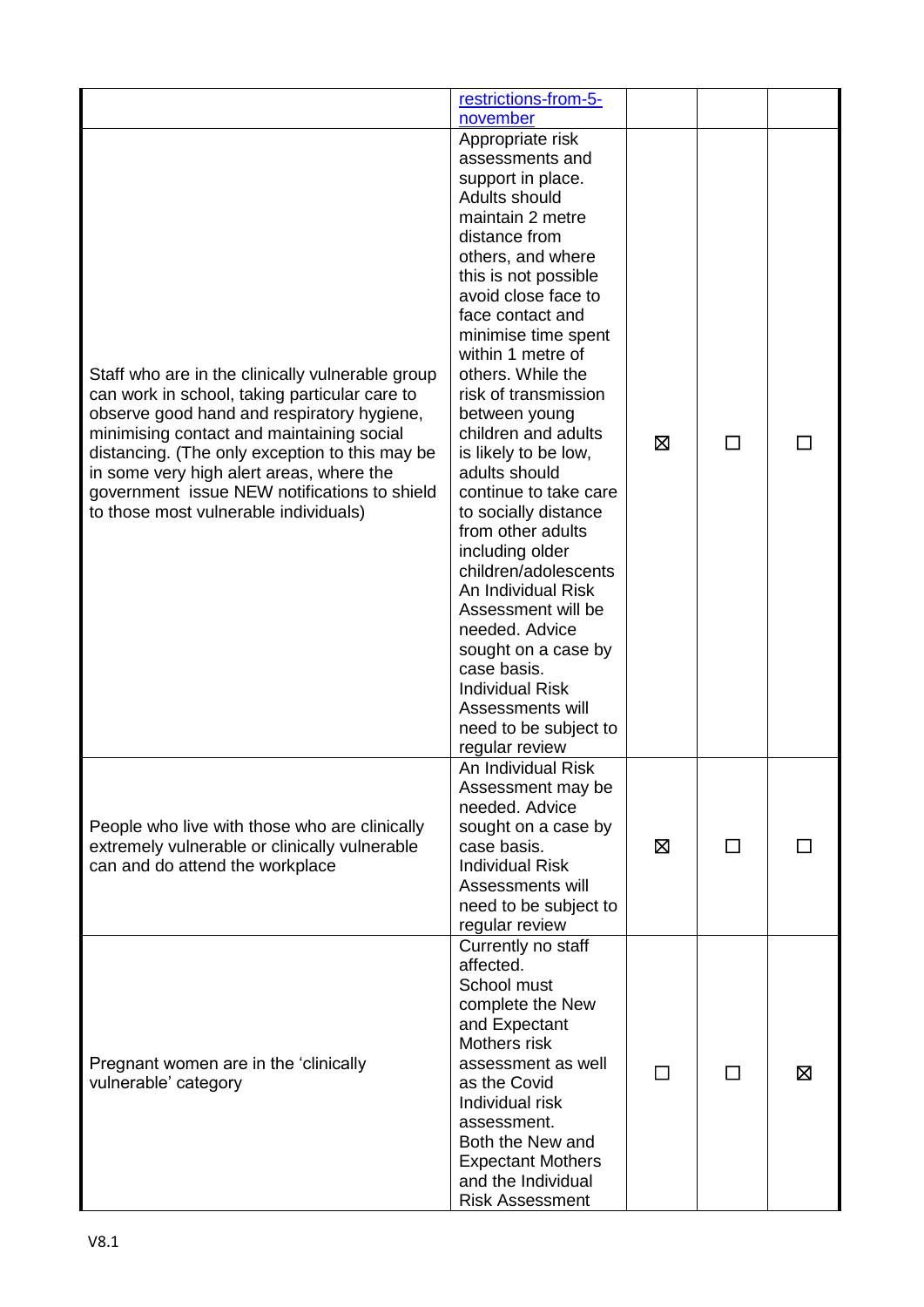|                                                                                                                                                                                                                                                                                                                     | must be reviewed<br>prior to 28 weeks<br>when risk factors<br>increase.<br><b>Individual Risk</b><br>Assessments will<br>need to be subject to<br>regular review<br>RCOG Q&A -covid-<br>19-virus-infection-<br>and-pregnancy                                                                                                                                                                                                                                                                                                                                                                                          |   |    |  |
|---------------------------------------------------------------------------------------------------------------------------------------------------------------------------------------------------------------------------------------------------------------------------------------------------------------------|-----------------------------------------------------------------------------------------------------------------------------------------------------------------------------------------------------------------------------------------------------------------------------------------------------------------------------------------------------------------------------------------------------------------------------------------------------------------------------------------------------------------------------------------------------------------------------------------------------------------------|---|----|--|
| Where it is necessary to use supply staff and<br>peripatetic teachers, those individuals will be<br>expected to comply with the school's<br>arrangements for managing and minimising<br>risk, including taking particular care to<br>minimise contact and maintain as much<br>distance as possible from other staff | Sports coaches will<br>be working outside<br>and expected to<br>social distance. We<br>do not expect to use<br>peris. We will try to<br>keep the use of<br>supply to an<br>absolute minimum<br>and the agency we<br>use has tracking in<br>place.<br>Consider longer<br>engagement of<br>supply staff to<br>minimise movement<br>between sites<br>To minimise the<br>numbers of<br>temporary staff<br>entering the school<br>premises, and<br>secure best value,<br>schools may wish to<br>use longer<br>assignments with<br>supply teachers and<br>agree a minimum<br>number of hours<br>across the academic<br>year | ⊠ | П  |  |
| Specialists, therapists, clinicians and other<br>support staff for pupils with SEND provide<br>interventions as usual                                                                                                                                                                                               | We ask specialist<br>staff to social<br>distance at 2m if<br>possible.<br>We do not ask<br>outside agencies to<br>wear face masks,<br>but some of them<br>insist.                                                                                                                                                                                                                                                                                                                                                                                                                                                     | ⊠ | П  |  |
| Volunteers may be used to support the work<br>of the school, as would usually be the case                                                                                                                                                                                                                           | Volunteers are<br>assigned to one<br>Bubble.<br>Mixing of volunteers<br>across groups<br>should be kept to a                                                                                                                                                                                                                                                                                                                                                                                                                                                                                                          | ⊠ | ΙI |  |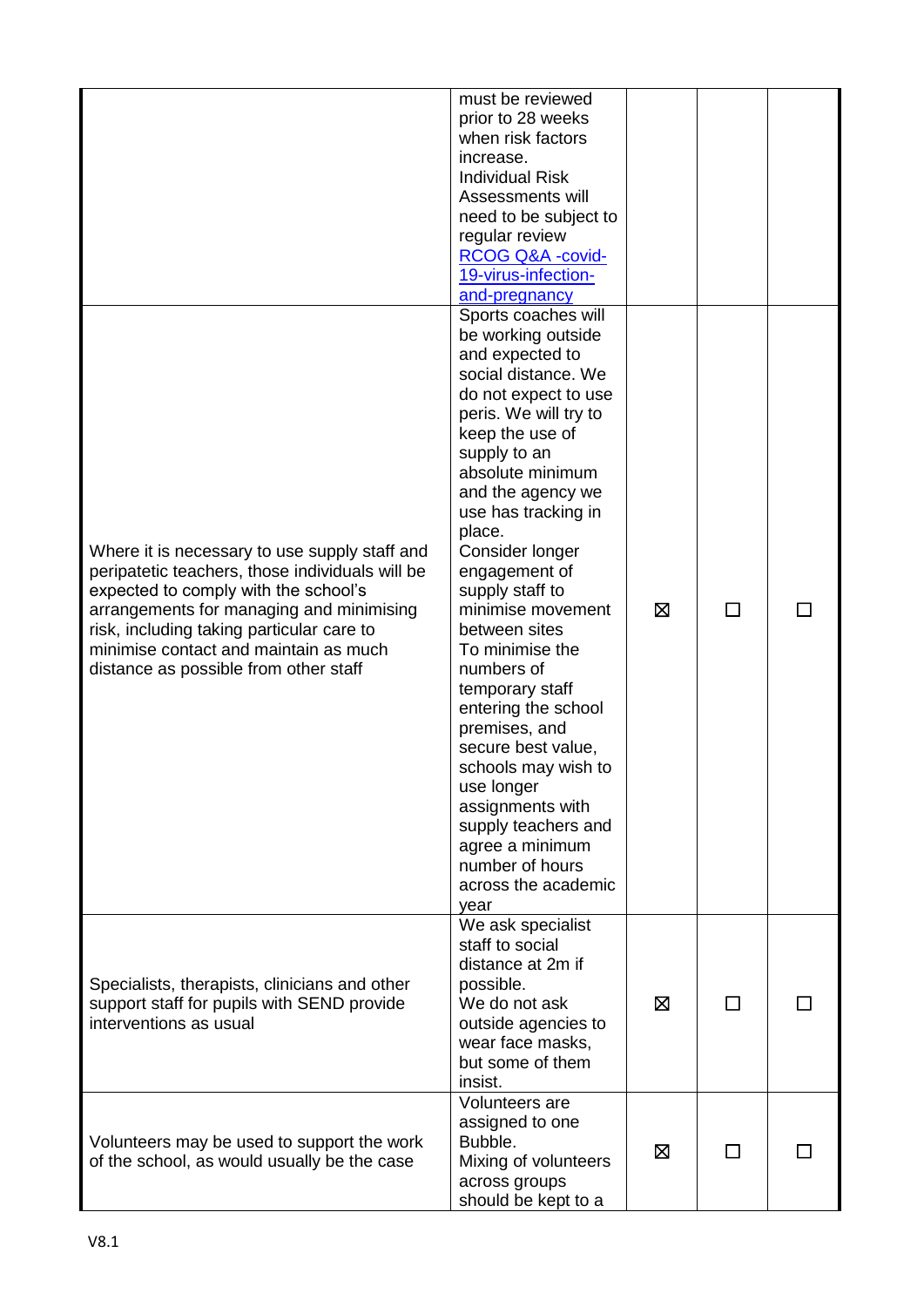|                                                                                                                                                                                                                                                                                                                                                                                                                                                                                                                                                                     | minimum, and they<br>should remain 2<br>metres from pupils<br>and staff where<br>possible                                                                                                                                                                                                                                                                                                                                                                                                                       |   |              |  |
|---------------------------------------------------------------------------------------------------------------------------------------------------------------------------------------------------------------------------------------------------------------------------------------------------------------------------------------------------------------------------------------------------------------------------------------------------------------------------------------------------------------------------------------------------------------------|-----------------------------------------------------------------------------------------------------------------------------------------------------------------------------------------------------------------------------------------------------------------------------------------------------------------------------------------------------------------------------------------------------------------------------------------------------------------------------------------------------------------|---|--------------|--|
| Access to PPE should be available where<br>there is contact with diagnosed or suspected<br>person with covid-19                                                                                                                                                                                                                                                                                                                                                                                                                                                     | PPE available in the<br>main office.<br>See Inadequate<br><b>Personal Protection</b><br>& PPE section of<br>this risk assessment                                                                                                                                                                                                                                                                                                                                                                                | ⊠ | $\mathsf{L}$ |  |
| <b>Site User Becoming Unwell</b>                                                                                                                                                                                                                                                                                                                                                                                                                                                                                                                                    |                                                                                                                                                                                                                                                                                                                                                                                                                                                                                                                 |   |              |  |
| If anyone in the school becomes unwell with a<br>new, continuous cough or a high temperature,<br>or has a loss of, or change in, their normal<br>sense of taste or smell (anosmia), they must<br>be sent home and advised to follow the<br>guidance which sets out that they must self-<br>isolate for at least 10 days and should arrange<br>to have a test to see if they have coronavirus<br>(COVID-19). Other members of their<br>household (including any siblings) should self-<br>isolate for 14 days from when the symptomatic<br>person first had symptoms | Clear guidelines<br>shared in Staff<br>Guidelines, letter<br>parents/carers and<br>Home School<br>Agreement and all<br>published on the<br>website.<br>stay at home:<br>guidance for<br>households with<br>possible or<br>confirmed<br>coronavirus (COVID-<br>19) infection<br>If they have tested<br>positive whilst not<br>experiencing<br>symptoms but<br>develop symptoms<br>during the isolation<br>period, they should<br>restart the 10-day<br>isolation period from<br>the day they develop<br>symptoms | ⊠ | П            |  |
| If a pupil is awaiting collection, they should be<br>moved, if possible, to a room where they can<br>be isolated behind a closed door, depending<br>on the age of the Pupils and with appropriate<br>adult supervision if required. Ideally, a window<br>should be opened for ventilation.                                                                                                                                                                                                                                                                          | A plastic chair is<br>available in the front<br>entrance. If weather<br>permits the child will<br>sit outdoors<br>supervised by the<br>administrator at a<br>safe distance.<br>If it is not possible to<br>isolate them, move<br>them to an area<br>which is at least 2<br>metres away from<br>other people                                                                                                                                                                                                     | 区 | ΙI           |  |
| If the pupil needs to go to the toilet while<br>waiting to be collected, they should use a<br>separate toilet if possible. The toilet should be                                                                                                                                                                                                                                                                                                                                                                                                                     | Unfortunately, we do<br>not have a separate<br>toilet. The pupil                                                                                                                                                                                                                                                                                                                                                                                                                                                | 区 | ΙI           |  |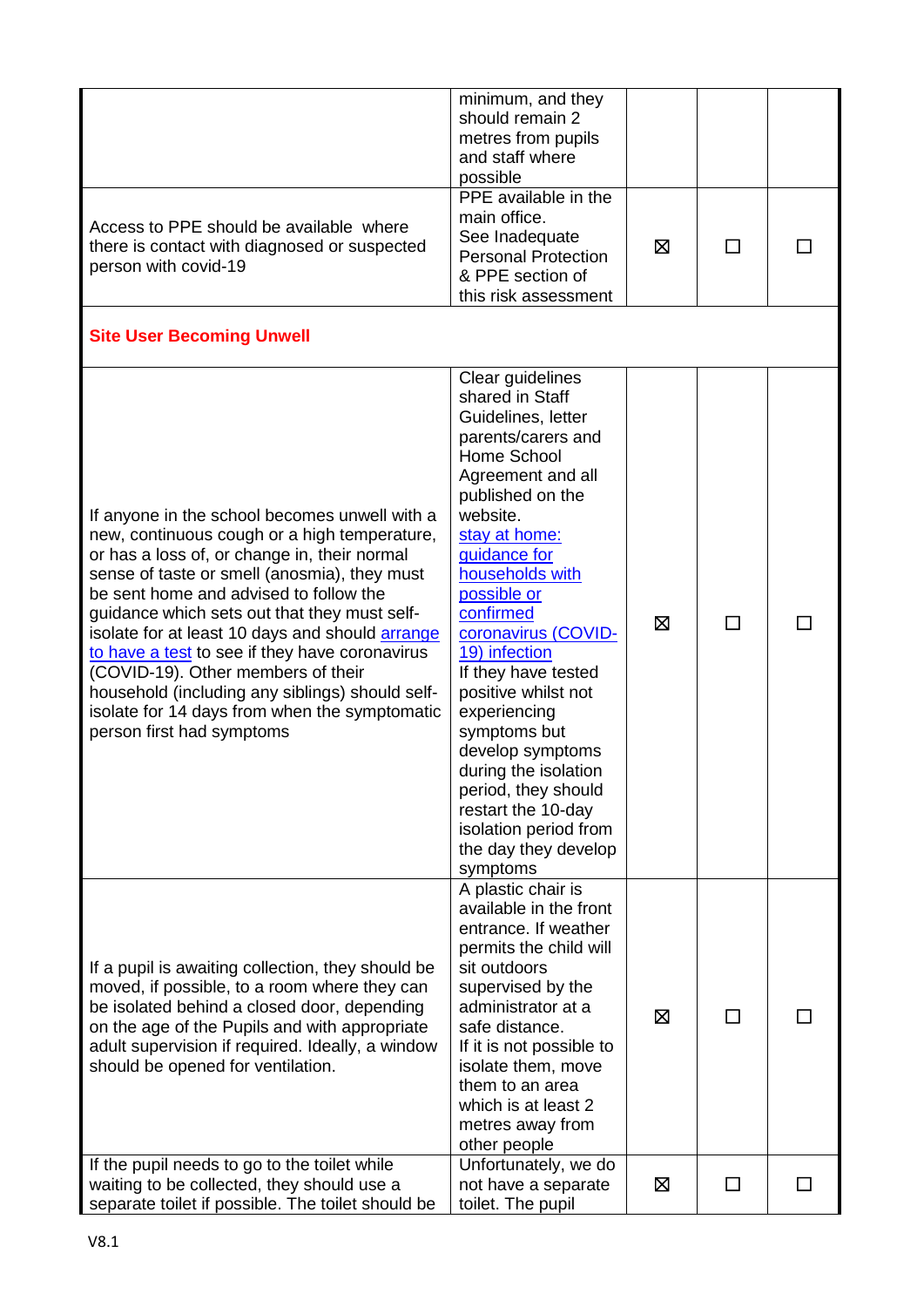| cleaned and disinfected using standard<br>cleaning products before being used by<br>anyone else                                                                                                                                                                                                                                                                                                                                                                                                                                                                                                                                                                                 | would have to use<br>their Bubble toilet,<br>which will be<br>cleaned after use.                                                                                                                                                                                                                                                            |   |                             |              |
|---------------------------------------------------------------------------------------------------------------------------------------------------------------------------------------------------------------------------------------------------------------------------------------------------------------------------------------------------------------------------------------------------------------------------------------------------------------------------------------------------------------------------------------------------------------------------------------------------------------------------------------------------------------------------------|---------------------------------------------------------------------------------------------------------------------------------------------------------------------------------------------------------------------------------------------------------------------------------------------------------------------------------------------|---|-----------------------------|--------------|
| PPE should be worn by staff caring for the<br>pupil while they await collection if a distance of<br>2 metres cannot be maintained (such as for a<br>very young pupil or a pupil with complex<br>needs)                                                                                                                                                                                                                                                                                                                                                                                                                                                                          | PPE available in the<br>main office.<br>See Inadequate<br><b>Personal Protection</b><br>& PPE section of<br>this risk assessment                                                                                                                                                                                                            | ⊠ | ΙI                          | $\mathbf{I}$ |
| In an emergency, call 999 if the pupil is<br>seriously ill or injured or their life is at risk.                                                                                                                                                                                                                                                                                                                                                                                                                                                                                                                                                                                 | Clear guidance<br>shared in Staff<br>Guidelines.                                                                                                                                                                                                                                                                                            | ⊠ | ΙI                          |              |
| Any member of staff who has provided close<br>contact care to someone with symptoms,<br>even while wearing PPE, and all other<br>members of staff or pupils who have been in<br>close contact with that person with symptoms,<br>even if wearing a face covering, do not need<br>to go home to self-isolate unless:<br>the symptomatic person subsequently<br>tests positive<br>they develop symptoms themselves (in<br>$\bullet$<br>which case, they should arrange to<br>have a test)<br>they are requested to do so by NHS<br>Test and Trace or the PHE advice<br>service (or PHE local health protection<br>team if escalated)                                              | Clear guidance<br>shared in Staff<br>Guidelines.                                                                                                                                                                                                                                                                                            | ⊠ | $\Box$                      |              |
| Everyone must wash their hands thoroughly<br>for 20 seconds with soap and running water or<br>use hand sanitiser after any contact with<br>someone who is unwell                                                                                                                                                                                                                                                                                                                                                                                                                                                                                                                | Clear guidance<br>shared in Staff<br>Guidelines.                                                                                                                                                                                                                                                                                            | ⊠ | ΙI                          |              |
| The area around the person with symptoms<br>must be cleaned with normal household<br>disinfectant after they have left to reduce the<br>risk of passing the infection on to other people                                                                                                                                                                                                                                                                                                                                                                                                                                                                                        | Additional cleaning<br>will take place.<br>COVID-19: cleaning<br>of non-healthcare<br>settings guidance                                                                                                                                                                                                                                     | ⊠ | $\mathcal{L}_{\mathcal{A}}$ |              |
| <b>Site User Developing Symptoms</b>                                                                                                                                                                                                                                                                                                                                                                                                                                                                                                                                                                                                                                            |                                                                                                                                                                                                                                                                                                                                             |   |                             |              |
| Schools must ensure that staff members and<br>parents/carers understand that they will need<br>to be ready and willing to <b>book a test</b> if they<br>are displaying symptoms. The main symptoms<br>are a high temperature, a new continuous<br>cough and/or a loss or change to your sense<br>of smell or taste. Staff and pupils must not<br>come into the school if they have symptoms,<br>and must be sent home to self-isolate if they<br>develop them in school. All children can be<br>tested if they have symptoms, including<br>children under 5, but children aged 11 and<br>under will need to be helped by their parents<br>or carers if using a home testing kit | Clear guidance<br>shared in Staff<br>Guidelines and letter<br>to parents.<br>The advice service<br>(or PHE local health<br>protection team if<br>escalated) will<br>provide definitive<br>advice on who must<br>be sent home. A<br>template letter will<br>be provided to<br>schools, on the<br>advice of the health<br>protection team, to | ⊠ | П                           |              |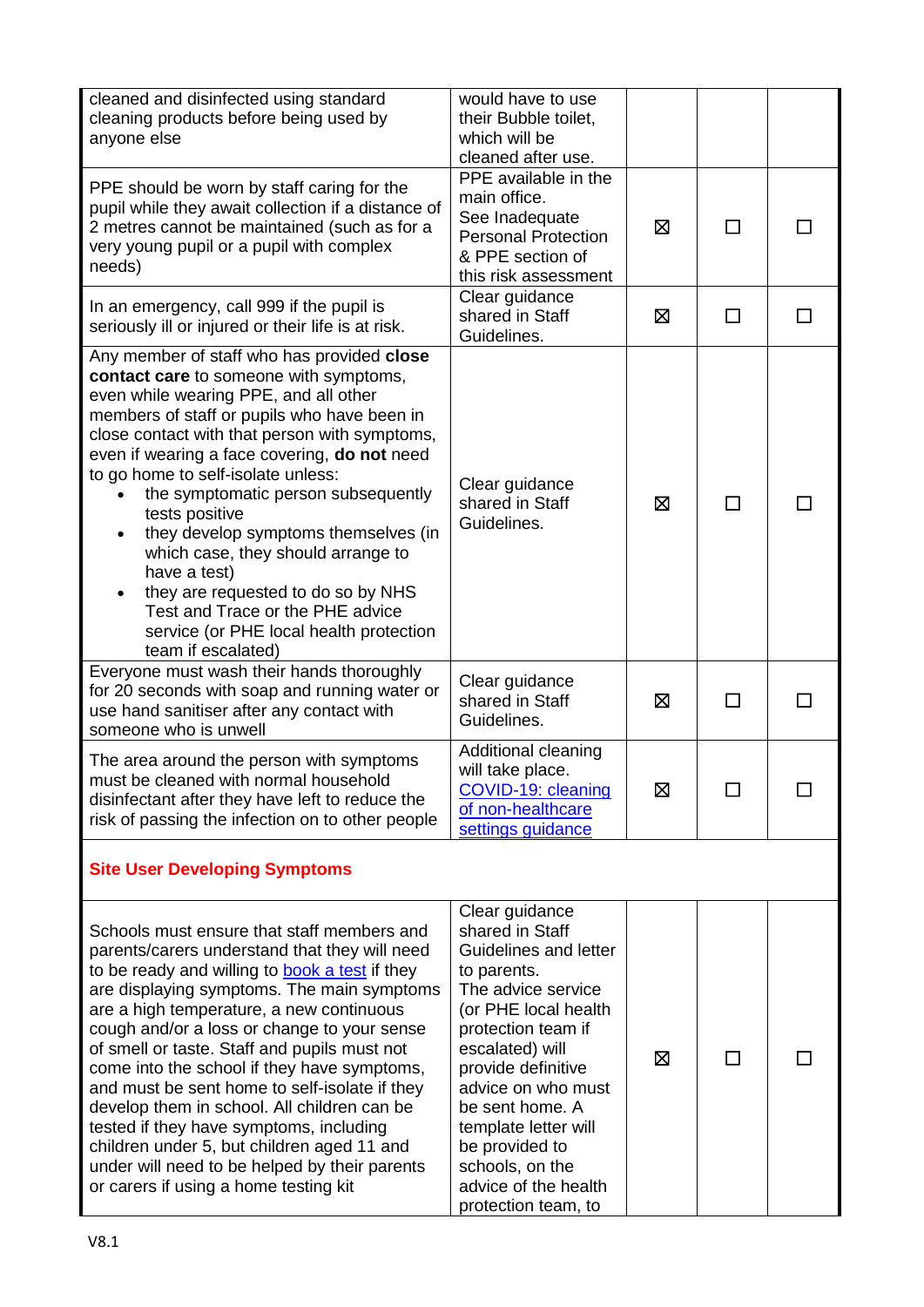|                                                                                                                                                                                                                                                                                            | send to parents and<br>staff if needed                                                                                                                                                                                                                                                                                                                                                                                                                                                                                                                                                                                                                                                                                                                                                                                                                             |             |        |  |
|--------------------------------------------------------------------------------------------------------------------------------------------------------------------------------------------------------------------------------------------------------------------------------------------|--------------------------------------------------------------------------------------------------------------------------------------------------------------------------------------------------------------------------------------------------------------------------------------------------------------------------------------------------------------------------------------------------------------------------------------------------------------------------------------------------------------------------------------------------------------------------------------------------------------------------------------------------------------------------------------------------------------------------------------------------------------------------------------------------------------------------------------------------------------------|-------------|--------|--|
| School have received an initial supply of 10<br>home test kits and information about how to<br>order to replenish this supply when they are<br>running out                                                                                                                                 | Tests in school and<br>additional pack<br>ordered.<br>School should call<br>the Test and Trace<br>helpdesk on 119 if<br>these have not<br>arrived.                                                                                                                                                                                                                                                                                                                                                                                                                                                                                                                                                                                                                                                                                                                 | ⊠           | $\Box$ |  |
| School determines how to prioritise the<br>distribution of their test kits in order to<br>minimise the impact of the virus on the<br>education of their pupils.                                                                                                                            | The EHT authorises<br>the issue of test kits<br>on an individual<br>case basis.<br>The test kits sent to<br>schools are provided<br>to be used in the<br>exceptional<br>circumstance that an<br>individual becomes<br>symptomatic and<br>schools believe they<br>may have barriers to<br>accessing testing<br>elsewhere.<br>These kits can be<br>given directly to staff<br>or parents and<br>carers collecting a<br>child who has<br>developed<br>symptoms at school.<br>In particular, these<br>tests kits will also<br>help ensure that<br>symptomatic staff<br>can also get a test<br>and if they test<br>negative, can return<br>to work as soon as<br>they no longer have<br>symptoms of<br>coronavirus (COVID-<br>19). Further<br>information is<br>provided in our<br>guidance<br>Coronavirus<br>(COVID-19): test kits<br>for schools and FE<br>providers. | $\boxtimes$ | П      |  |
| Schools must ensure that staff members and<br>parents/carers understand that they will need<br>to be ready and willing to provide details of<br>anyone they have been in close contact with if<br>they were to test positive for coronavirus<br>(COVID-19) or if asked by NHS Test & Trace | Clear guidance<br>shared in Staff<br>Guidelines and<br>letters to parents.                                                                                                                                                                                                                                                                                                                                                                                                                                                                                                                                                                                                                                                                                                                                                                                         | ⊠           | П      |  |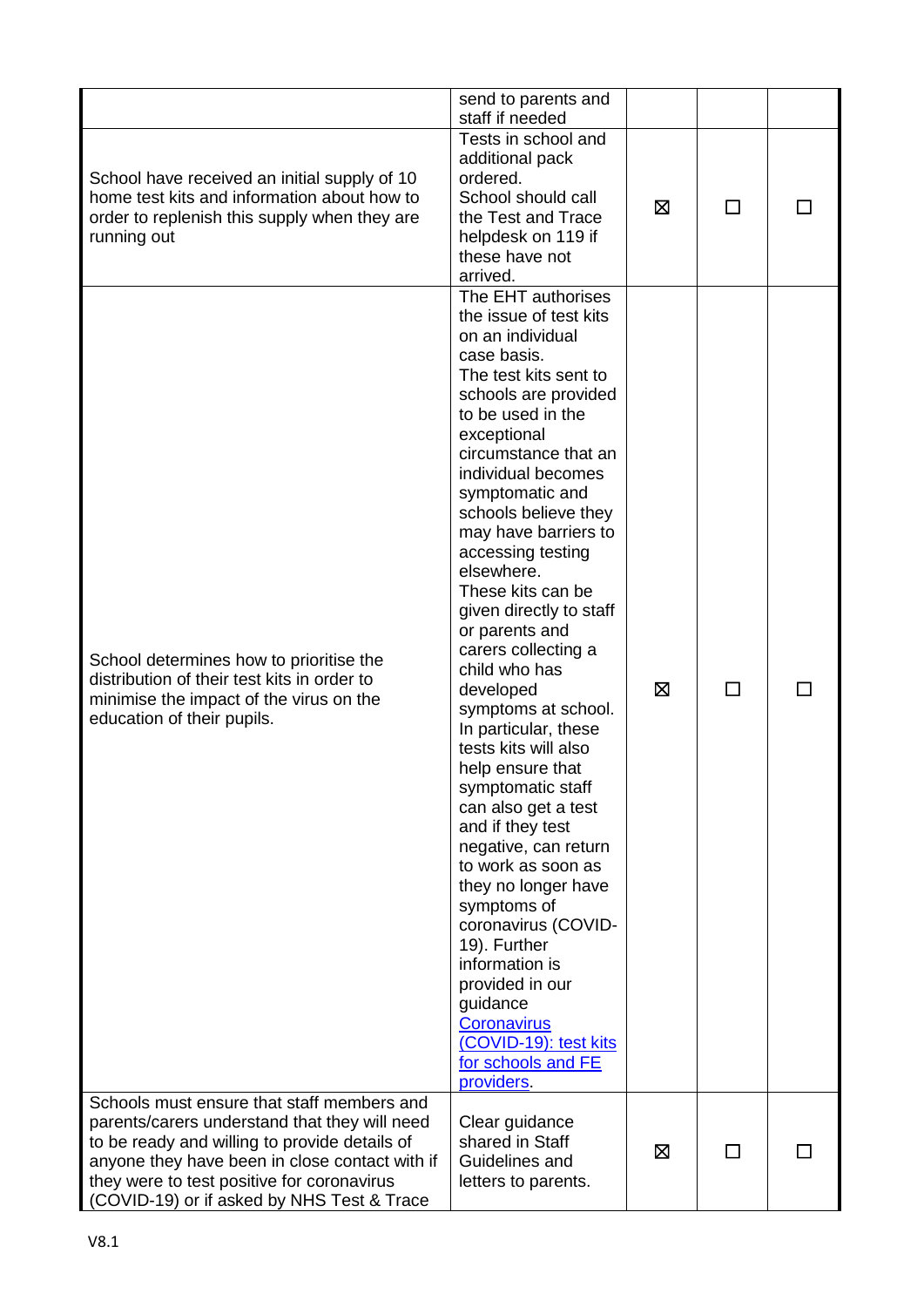| Schools must ensure that staff members and<br>parents/carers understand that they will need<br>to be ready and willing to self-isolate if they<br>have been in close contact with someone who<br>develops coronavirus (COVID-19) symptoms<br>or someone who tests positive for coronavirus<br>$(COVID-19)$                                                                                                                                                   | Clear guidance<br>shared in Staff<br>Guidelines and<br>letters to parents.<br>Household members<br>of those contacts<br>who are sent home<br>do not need to self-<br>isolate themselves<br>unless the child,<br>young person or<br>staff member who is<br>self-isolating<br>subsequently<br>develops symptoms | ⊠ | $\mathsf{L}$ |  |
|--------------------------------------------------------------------------------------------------------------------------------------------------------------------------------------------------------------------------------------------------------------------------------------------------------------------------------------------------------------------------------------------------------------------------------------------------------------|---------------------------------------------------------------------------------------------------------------------------------------------------------------------------------------------------------------------------------------------------------------------------------------------------------------|---|--------------|--|
| Parents and staff are asked to inform the<br>school immediately of the results of a test                                                                                                                                                                                                                                                                                                                                                                     | Clear guidance<br>shared in Staff<br>Guidelines and<br>letters to parents -<br>Logs in place.<br>Schools must not<br>share the names or<br>details of people<br>with coronavirus<br>(COVID-19) unless<br>essential to protect<br>others                                                                       | ⊠ | П            |  |
| If someone with symptoms tests negative for<br>coronavirus (COVID-19), then they need<br>should stay at home until they are recovered<br>as usual from their illness but can safely return<br>thereafter. The only exception to return<br>following a negative test result is where an<br>individual is separately identified as a close<br>contact of a confirmed case, when they will<br>need to self-isolate for 14 days from the date<br>of that contact | Clear guidance<br>shared in Staff<br>Guidelines and<br>letters to parents.<br>Schools should not<br>request evidence of<br>negative test results<br>or other medical<br>evidence before<br>admitting children or<br>welcoming them<br>back after a period<br>of self-isolation                                | ⊠ | $\mathbf{I}$ |  |
| Someone who is self-isolating because they<br>have been in close contact with someone who<br>has tested positive for coronavirus (COVID-<br>19) starts to feel unwell and gets a test for<br>coronavirus themselves, and the test delivers<br>a negative result, they must remain in isolation<br>for the remainder of the 14-day isolation<br>period                                                                                                        | Clear guidance<br>shared in Staff<br>Guidelines and<br>letters to parents.<br>This is because they<br>could still develop<br>coronavirus (COVID-<br>19) within the<br>remaining days                                                                                                                          | ⊠ | П            |  |
| If someone with symptoms tests positive, they<br>should follow the 'stay at home: guidance for<br>households with possible or confirmed<br>coronavirus (COVID-19) infection' and must<br>continue to self-isolate for at least 10 days<br>from the onset of their symptoms and then<br>return to school only if they do not have<br>symptoms other than cough or loss of sense                                                                               | Clear guidance<br>shared in Staff<br>Guidelines and<br>letters to parents.                                                                                                                                                                                                                                    | ⊠ | П            |  |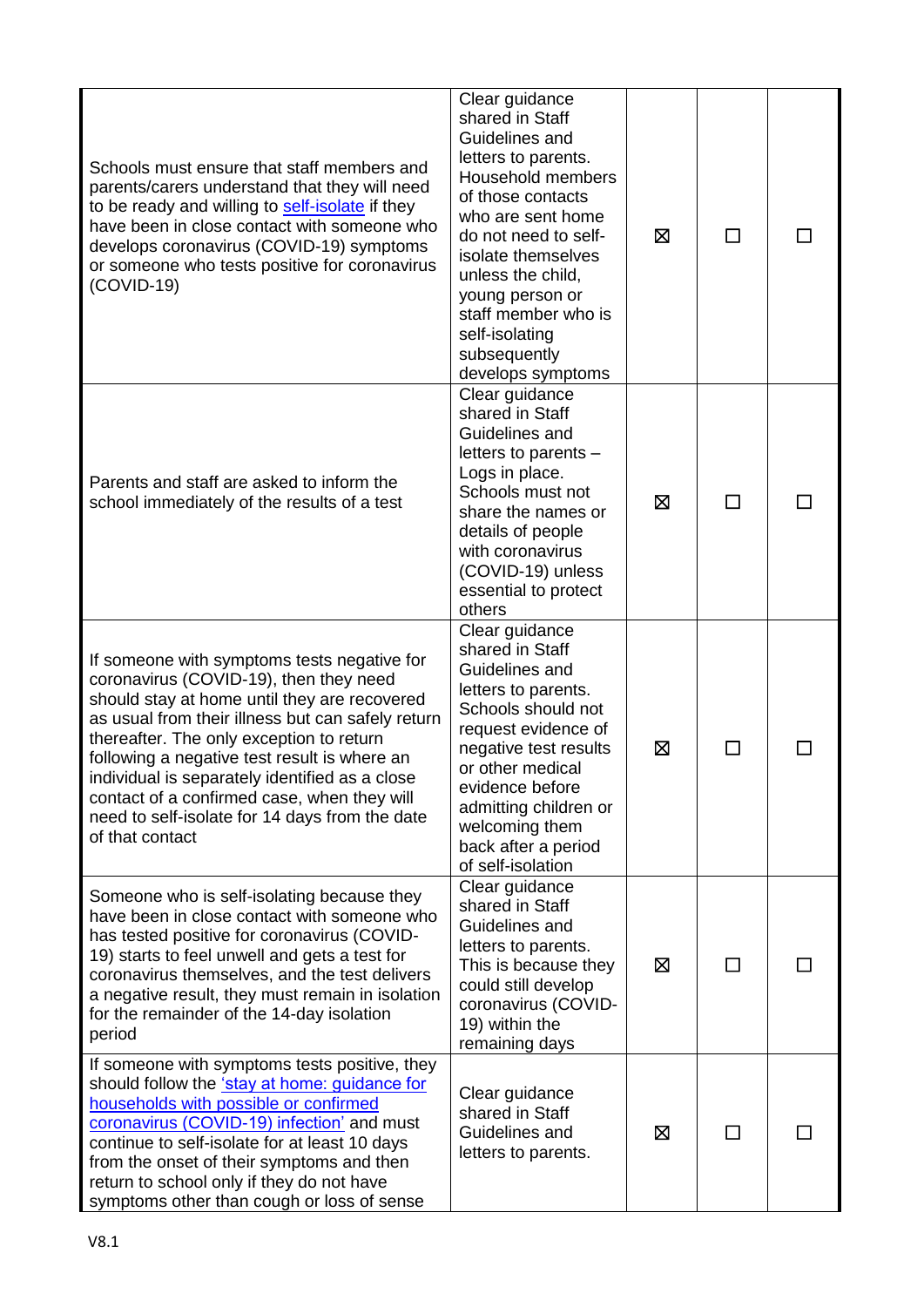| of smell/taste. This is because a cough or<br>anosmia can last for several weeks once the<br>infection has gone. The 10-day period starts<br>from the day when they first became ill. If they<br>still have a high temperature, they should<br>continue to self-isolate until their temperature<br>returns to normal. Other members of their<br>household should all self-isolate for the full 14<br>days |                                                                                                                                                                                                                                                                                                                                                                                                                                                                                                                                                                                                                                                                     |   |              |  |
|-----------------------------------------------------------------------------------------------------------------------------------------------------------------------------------------------------------------------------------------------------------------------------------------------------------------------------------------------------------------------------------------------------------|---------------------------------------------------------------------------------------------------------------------------------------------------------------------------------------------------------------------------------------------------------------------------------------------------------------------------------------------------------------------------------------------------------------------------------------------------------------------------------------------------------------------------------------------------------------------------------------------------------------------------------------------------------------------|---|--------------|--|
| Schools send home those people who have<br>been in close contact with the person who has<br>tested positive, advising them to self-isolate<br>for 14 days since they were last in close<br>contact with that person when they were<br>infectious                                                                                                                                                          | Clear guidance<br>shared in Staff<br>Guidelines and letter<br>to parents.<br>Advice taken from<br>the DfE helpline on<br>each positive case.<br>Close contact<br>means:<br>- direct close<br>contacts - face to<br>face contact with an<br>infected individual<br>for any length of<br>time, within 1 metre,<br>including being<br>coughed on, a face<br>to face conversation,<br>or unprotected<br>physical contact<br>(skin-to-skin)<br>- proximity contacts -<br>extended close<br>contact (within 1 to 2<br>metres for more than<br>15 minutes) with an<br>infected individual<br>- travelling in a small<br>vehicle, like a car,<br>with an infected<br>person | 区 | $\mathbf{I}$ |  |
| School must take swift action when they<br>become aware that someone who has<br>attended has tested positive for coronavirus<br>and must contact the dedicated advice service<br>introduced by Public Health England (PHE)<br>and delivered by the NHS Business Services<br>Authority                                                                                                                     | Advice taken from<br>the DfE helpline on<br>each positive case.<br>This can be reached<br>by calling the DfE<br>Helpline on 0800<br>046 8687 and<br>selecting option 1 for<br>advice on the action<br>to take in response<br>to a positive case.<br>Schools will be put<br>through to a team of<br>advisers who will<br>inform them of what<br>action is needed                                                                                                                                                                                                                                                                                                     | 区 | $\mathbf{L}$ |  |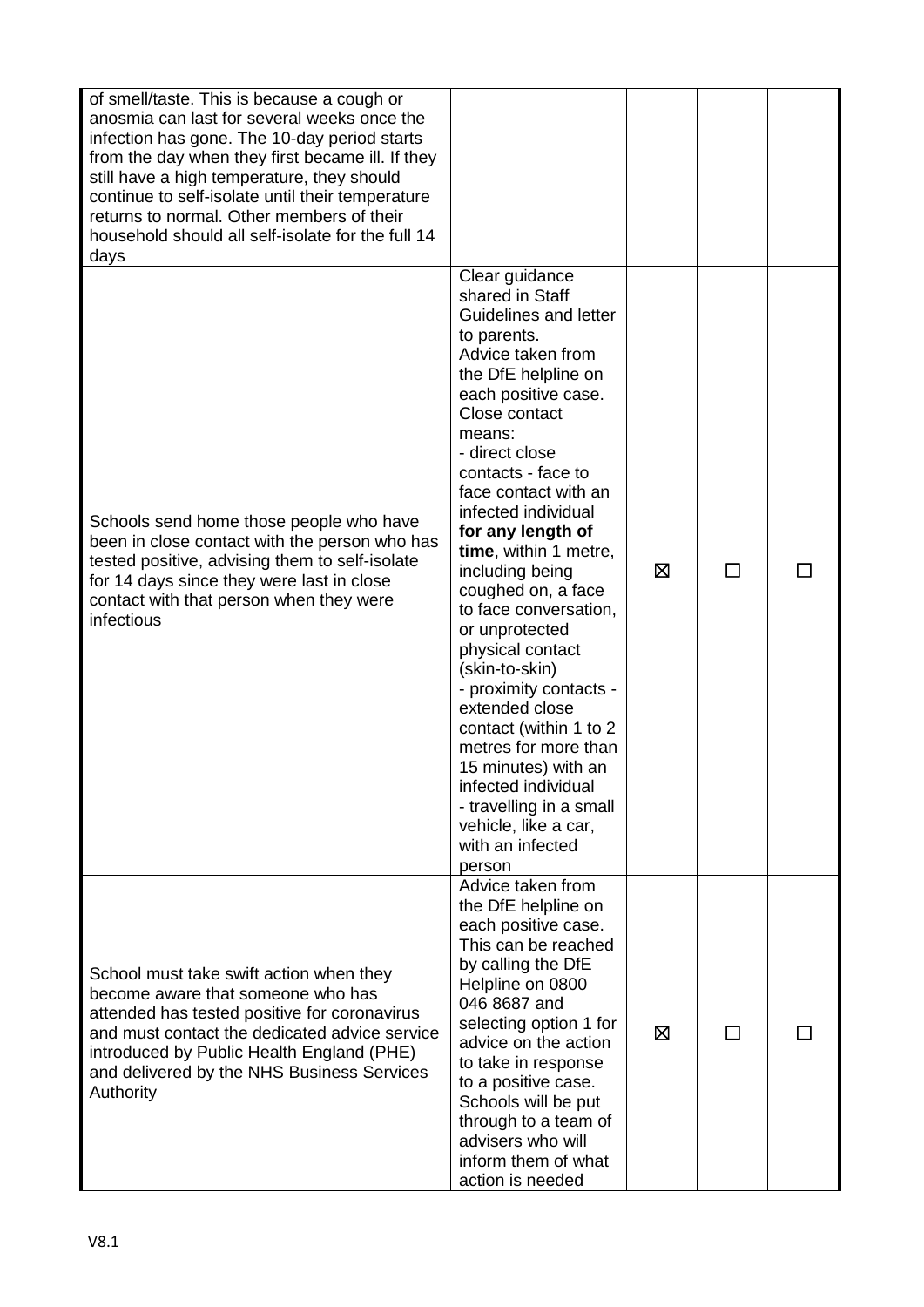|                                                                                                                                                                                                                                                                                                                            | based on the latest<br>public health advice                                                                                                                                                                                                                                                                                    |   |         |    |
|----------------------------------------------------------------------------------------------------------------------------------------------------------------------------------------------------------------------------------------------------------------------------------------------------------------------------|--------------------------------------------------------------------------------------------------------------------------------------------------------------------------------------------------------------------------------------------------------------------------------------------------------------------------------|---|---------|----|
| Public Health England has good evidence that<br>routinely taking the temperature of pupils by<br>the school is not recommended as this is an<br>unreliable method for identifying coronavirus<br>(COVID-19) so this does not take place                                                                                    | Staff aware<br>We do have an<br>infrared<br>thermometer<br>available, which may<br>be used if children<br>appear unwell                                                                                                                                                                                                        | ⊠ | $\perp$ |    |
| <b>Inadequate Hand Washing/Personal Hygiene</b>                                                                                                                                                                                                                                                                            |                                                                                                                                                                                                                                                                                                                                |   |         |    |
| Staff/pupils/cleaners/contractors etc. will be<br>reminded to clean their hands regularly,<br>including when they arrive at school, when<br>they return from breaks, when they change<br>rooms and before and after eating                                                                                                 | Clear guidance<br>shared in Staff<br>Guidelines and on<br>posters near the<br>main entrance.<br>Ensure that staff<br>have sufficient time<br>to wash their hands<br>regularly, as<br>frequently as pupils                                                                                                                      | ⊠ | П       |    |
| Hands are washed with liquid soap & water for<br>a minimum of 20 seconds                                                                                                                                                                                                                                                   | Clear guidance<br>shared in Staff<br>Guidelines and on<br>posters near the<br>main entrance.                                                                                                                                                                                                                                   | ⊠ | П       |    |
| The school has considered whether they have<br>enough hand washing or hand sanitiser<br>'stations' available so that all pupils and staff<br>can clean their hands regularly                                                                                                                                               | All classrooms have<br>their own sinks, plus<br>additional facilities<br>available in toilets.                                                                                                                                                                                                                                 | ⊠ | П       |    |
| Alcohol based hand cleansers/gels can only<br>be used if soap and water are not available,<br>but is not a substitute for hand washing. Such<br>gels MUST ONLY BE USED UNDER CLOSE<br>SUPERVISION. In normal circumstances<br>pupils should not be using alcohol based hand<br>cleansers because of the risk of ingestion. | All classrooms have<br>their own sinks, plus<br>additional facilities<br>available in toilets.<br>Skin friendly skin<br>cleaning wipes can<br>be used as an<br>alternative                                                                                                                                                     | 区 | −       |    |
| The 'catch it, bin it, kill it' approach is very<br>important and is promoted                                                                                                                                                                                                                                              | Clear guidance<br>shared in Staff<br>Guidelines and<br>Home School<br>Agreement.<br>Germa apmost wasty Always story<br>tionals and use them to catch your<br>slough or treasur.<br>on severtal foods or<br>Useam. Dispese of your Hisser Jo soon as<br>urface you touch. Clean your hands at<br>look as you con-<br><b>NHS</b> | ⊠ | П       |    |
| Disposable tissues are available in each room<br>for both staff and pupil use                                                                                                                                                                                                                                              | Available in every<br>room                                                                                                                                                                                                                                                                                                     | ⊠ | □       | ΙI |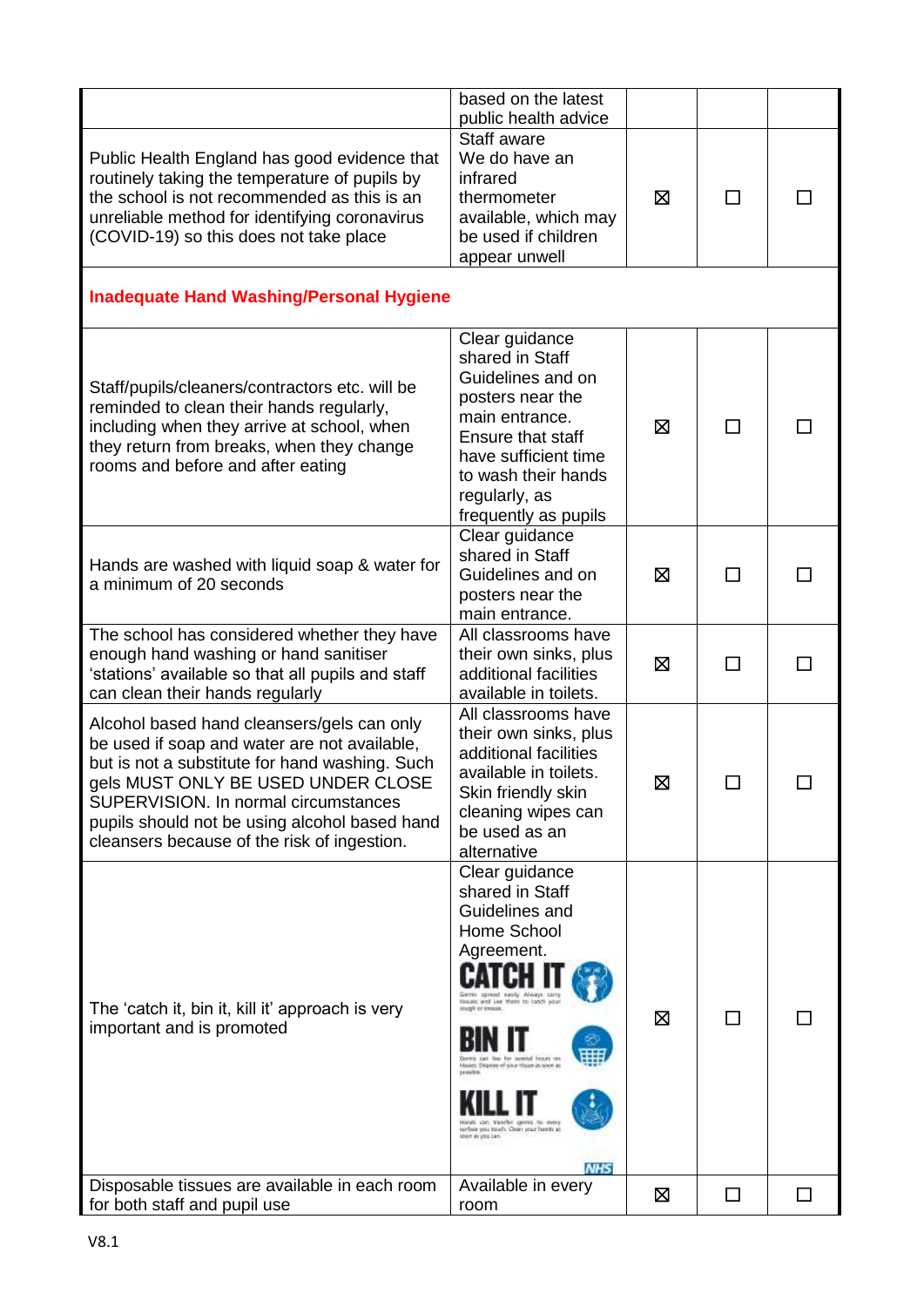| Bins (ideally lidded pedal bins) for tissues are<br>available in each room                                                                                                                                                                                                                                                         | Available in every<br>room and tied off at<br>lunchtime and<br>emptied daily                                                                                                                                                                                                                                                                                                                                                                                                                           | ⊠ | ΙI             |   |
|------------------------------------------------------------------------------------------------------------------------------------------------------------------------------------------------------------------------------------------------------------------------------------------------------------------------------------|--------------------------------------------------------------------------------------------------------------------------------------------------------------------------------------------------------------------------------------------------------------------------------------------------------------------------------------------------------------------------------------------------------------------------------------------------------------------------------------------------------|---|----------------|---|
| Risk assessments for pupils with complex<br>needs that may struggle to maintain as good<br>respiratory hygiene as their peers, for example<br>those who spit uncontrollably or use saliva as<br>a sensory stimulant, have been updated in<br>order to support these pupils and the staff<br>working with them                      | Risk assessments in<br>place as required.                                                                                                                                                                                                                                                                                                                                                                                                                                                              | 区 | $\blacksquare$ |   |
| <b>Inadequate Personal Protection &amp; PPE</b>                                                                                                                                                                                                                                                                                    |                                                                                                                                                                                                                                                                                                                                                                                                                                                                                                        |   |                |   |
| Face coverings are currently not in use by<br>pupils in Primary schools as the risks are<br>considered to be lower as pupils and staff are<br>mixing in consistent groups, and because<br>misuse may inadvertently increase the risk of<br>transmission. There may also be negative<br>effects on communication and thus education | Letters sent to<br>parents and<br>published on<br>website                                                                                                                                                                                                                                                                                                                                                                                                                                              | ⊠ |                |   |
| In schools that are in areas where the COVID<br>Alert Level is high or very high, or during<br>periods of National Restrictions, adults (staff,<br>visitors and contractors) in Primary Schools<br>DO wear face coverings in areas outside of<br>the classroom at the discretion of the Head<br>Teacher                            | Guidelines shared<br>with staff<br>Staff are wearing<br>face coverings in<br>offices and general<br>areas.                                                                                                                                                                                                                                                                                                                                                                                             | ⊠ |                |   |
| In schools where pupils in year 7 and above<br>are educated, face coverings must be worn<br>by adults and pupils when moving around the<br>premises, outside of classrooms, such as in<br>corridors and communal areas where social<br>distancing cannot easily be maintained                                                      | Some individuals are<br>exempt from<br>wearing face<br>coverings. This<br>applies to those<br>who:<br>- cannot put on,<br>wear or remove a<br>face covering<br>because of a<br>physical or mental<br>illness or impairment<br>or disability<br>- speak to or provide<br>assistance to<br>someone who relies<br>on lip reading, clear<br>sound or facial<br>expression to<br>communicate<br>The same<br>exemptions will<br>apply in education<br>settings, and we<br>would expect<br>teachers and other |   |                | ⊠ |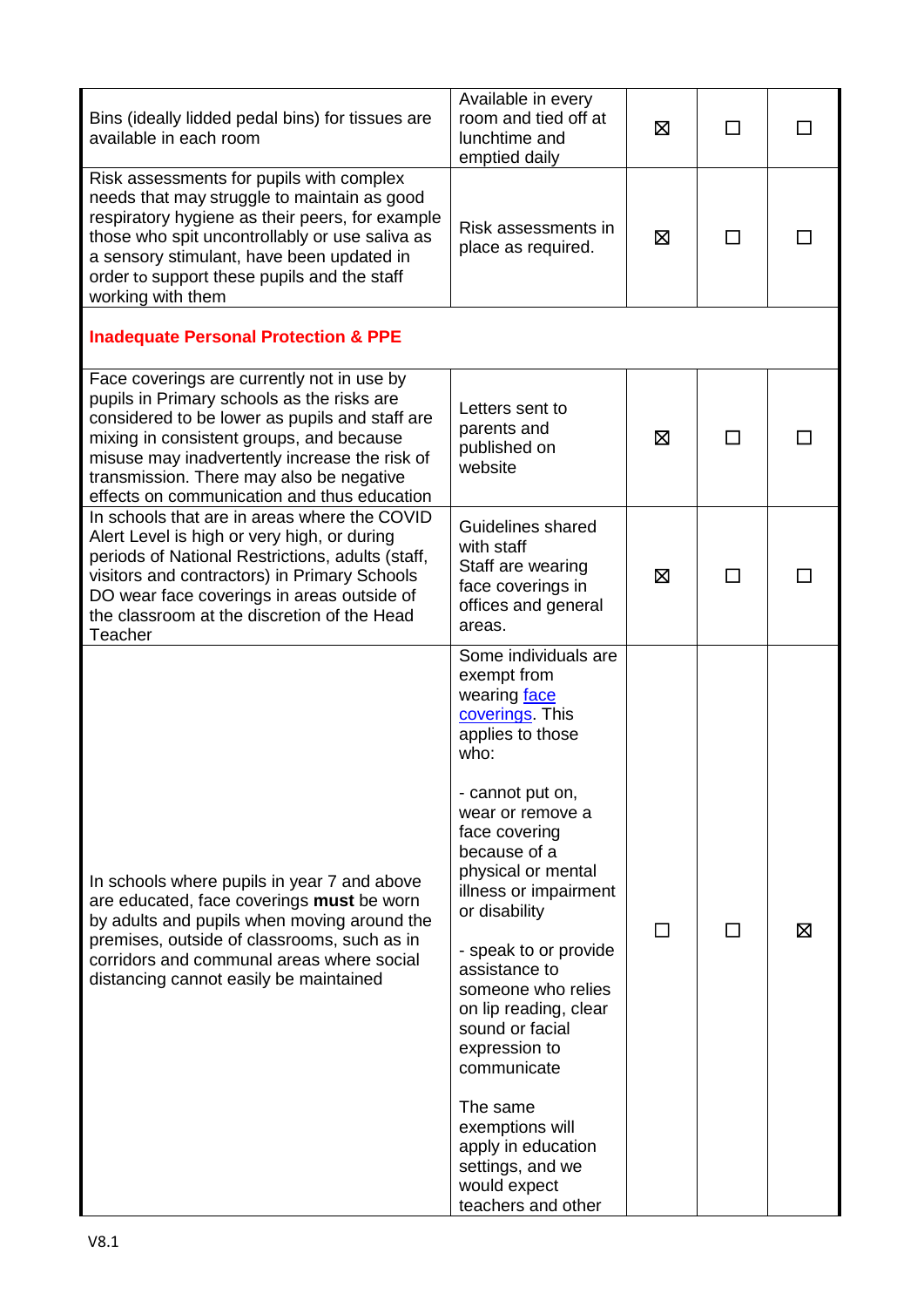|                                                                                                                                                                                                                                                                                       | staff to be sensitive<br>to those needs.                                                                                                                                                                                               |   |              |  |
|---------------------------------------------------------------------------------------------------------------------------------------------------------------------------------------------------------------------------------------------------------------------------------------|----------------------------------------------------------------------------------------------------------------------------------------------------------------------------------------------------------------------------------------|---|--------------|--|
| In the event of new local restrictions being<br>agreed, schools will ensure they communicate<br>quickly and clearly to staff, parents and pupils<br>that the new arrangements require the use of<br>face coverings in certain circumstances                                           | Regular updates<br>sent out and shared<br>on the website.                                                                                                                                                                              | Ø |              |  |
| It is not necessary to wear face coverings in<br>the classroom, where protective measures<br>already mean the risks are lower, and where<br>they could inhibit learning                                                                                                               | Letter sent to<br>parents and<br>published on<br>website                                                                                                                                                                               | ⊠ | П            |  |
| In such circumstances as face coverings are<br>to be worn in school they must be worn<br>correctly                                                                                                                                                                                    | Discussed during<br>staff meetings and in<br>assemblies.<br>https://www.gov.uk/g<br>overnment/publicatio<br>ns/face-coverings-in-<br>education/face-<br>coverings-in-<br>education                                                     | ⊠ | ΙI           |  |
| Clear instructions are provided to staff and<br>pupils on how to put on, remove, store and<br>dispose of face coverings, to avoid<br>inadvertently increasing the risks of<br>transmission                                                                                            | Discussed during<br>staff meetings and in<br>assemblies.                                                                                                                                                                               | ⊠ | $\mathsf{L}$ |  |
| Safe wearing of face coverings requires<br>cleaning of hands before and after touching -<br>including to remove or put them on $-$ and the<br>safe storage of them in individual, sealable<br>plastic bags between use                                                                | Discussed during<br>staff meetings.<br>Parents asked to<br>provide storage for<br>children who need<br>masks on school<br>transport - Letter<br>sent.                                                                                  | ⊠ |              |  |
| Where a face covering becomes damp, it<br>should not be worn and the face covering<br>should be replaced                                                                                                                                                                              | Staff aware                                                                                                                                                                                                                            | ⊠ |              |  |
| Where anybody is struggling to access a face<br>covering, or where they are unable to use their<br>face covering due to having forgotten it or it<br>having become soiled or unsafe, the school<br>has taken steps to have a small contingency<br>supply available to meet such needs | We have a small<br>supply of masks<br>available.                                                                                                                                                                                       | ⊠ |              |  |
| School has a procedure for removing face<br>coverings when those who use them arrive at<br>school, and when to wear face coverings at<br>school in certain circumstances                                                                                                              | Discussed during<br>staff meetings.<br>Parents asked to<br>provide storage for<br>children who need<br>masks on school<br>transport - Letter<br>sent.<br>This procedure<br>should be<br>communicated<br>clearly to pupils and<br>staff | ⊠ | $\mathsf{L}$ |  |
| PPE will need to be worn by a member of staff<br>if a pupil becomes unwell with symptoms of                                                                                                                                                                                           | PPE available in the<br>main office.                                                                                                                                                                                                   | ⊠ | ΙI           |  |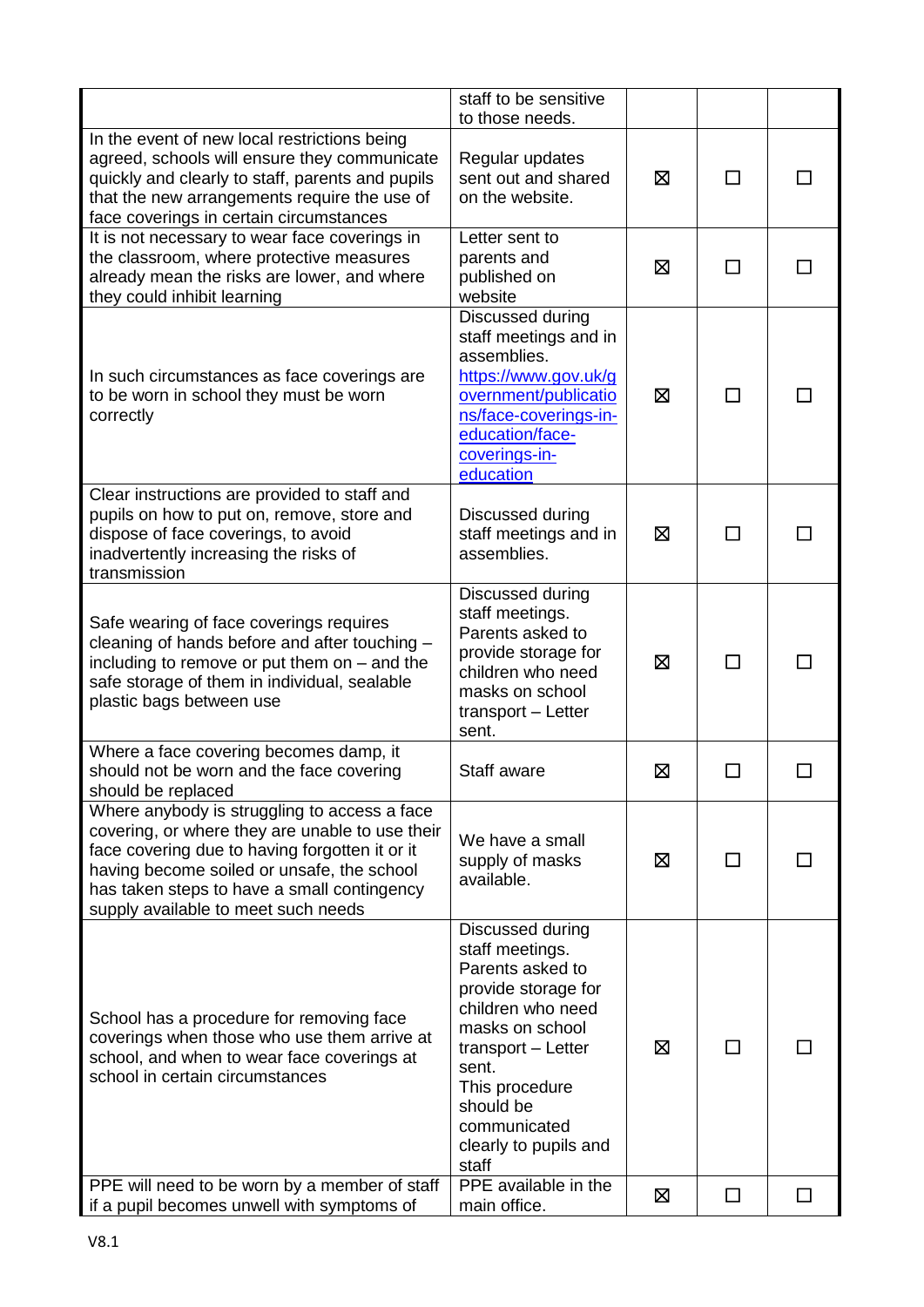| coronavirus while in their setting and needs<br>direct personal care until they can return<br>home. A face mask should be worn by the<br>supervising adult if a distance of 2 metres<br>cannot be maintained. If contact with the pupil<br>is necessary, then gloves, an apron and a<br>face mask should be worn by the supervising<br>adult. If there is a risk of splashing to the eyes,<br>for example from coughing, spitting, or<br>vomiting, then eye protection should also be<br>worn | safe working in<br>education, childcare<br>and children's social<br>care                                                                                                                                                                                                                   |   |        |   |
|-----------------------------------------------------------------------------------------------------------------------------------------------------------------------------------------------------------------------------------------------------------------------------------------------------------------------------------------------------------------------------------------------------------------------------------------------------------------------------------------------|--------------------------------------------------------------------------------------------------------------------------------------------------------------------------------------------------------------------------------------------------------------------------------------------|---|--------|---|
| <b>Visitors, Contractors &amp; Spread of Coronavirus</b>                                                                                                                                                                                                                                                                                                                                                                                                                                      |                                                                                                                                                                                                                                                                                            |   |        |   |
| All visits to the school are restricted to those<br>that are absolutely necessary                                                                                                                                                                                                                                                                                                                                                                                                             | All visits must be<br>pre-booked and<br>approved by the<br><b>EHT</b>                                                                                                                                                                                                                      | ⊠ | $\Box$ |   |
| Parent and carer visits are suspended for:<br>new admissions,<br>$\bullet$<br>settling-in children new to the setting<br>attending organised performances<br>$\bullet$                                                                                                                                                                                                                                                                                                                        | Videos are available<br>on the website<br>instead.                                                                                                                                                                                                                                         | ⊠ |        |   |
| All visitors and contractors must make pre-<br>arranged appointments or they will not be<br>allowed on site                                                                                                                                                                                                                                                                                                                                                                                   | All visits must be<br>pre-booked and<br>approved by the<br><b>EHT</b>                                                                                                                                                                                                                      | ⊠ | П      |   |
| School ensures site guidance on physical<br>distancing and hygiene is explained to visitors<br>and contractors on or before arrival                                                                                                                                                                                                                                                                                                                                                           | In place                                                                                                                                                                                                                                                                                   | ⊠ |        |   |
| Where visits can happen outside of school<br>hours, they are arranged as such                                                                                                                                                                                                                                                                                                                                                                                                                 | In place                                                                                                                                                                                                                                                                                   | ⊠ | П      | П |
| Contractors to attend by agreement only after<br>school have satisfied themselves that it is<br>necessary for the visit to take place at that<br>time and that all required controls are in place<br>to allow the work to continue safely                                                                                                                                                                                                                                                     | All visits must be<br>pre-booked and<br>approved by the<br><b>EHT</b>                                                                                                                                                                                                                      | ⊠ |        |   |
| Contractors to provide updated risk<br>assessment prior to visit which includes their<br>own controls round infection spread<br>prevention                                                                                                                                                                                                                                                                                                                                                    | All contractors<br>already expected to<br>provide RAs<br>Times of visits may<br>need to be adapted<br>to take in to account<br>the ability to<br>maintain appropriate<br>social distancing<br>measures and<br>availability of<br>resources to<br>effectively clean<br>following the visits | ⊠ |        |   |
| As normal, school engages with their local<br>immunisation providers to provide<br>immunisation programmes on site, ensuring<br>these are delivered in keeping with the<br>school's control measures                                                                                                                                                                                                                                                                                          | In place<br>These programmes<br>are essential for<br>children's health and<br>wellbeing                                                                                                                                                                                                    | ⊠ |        |   |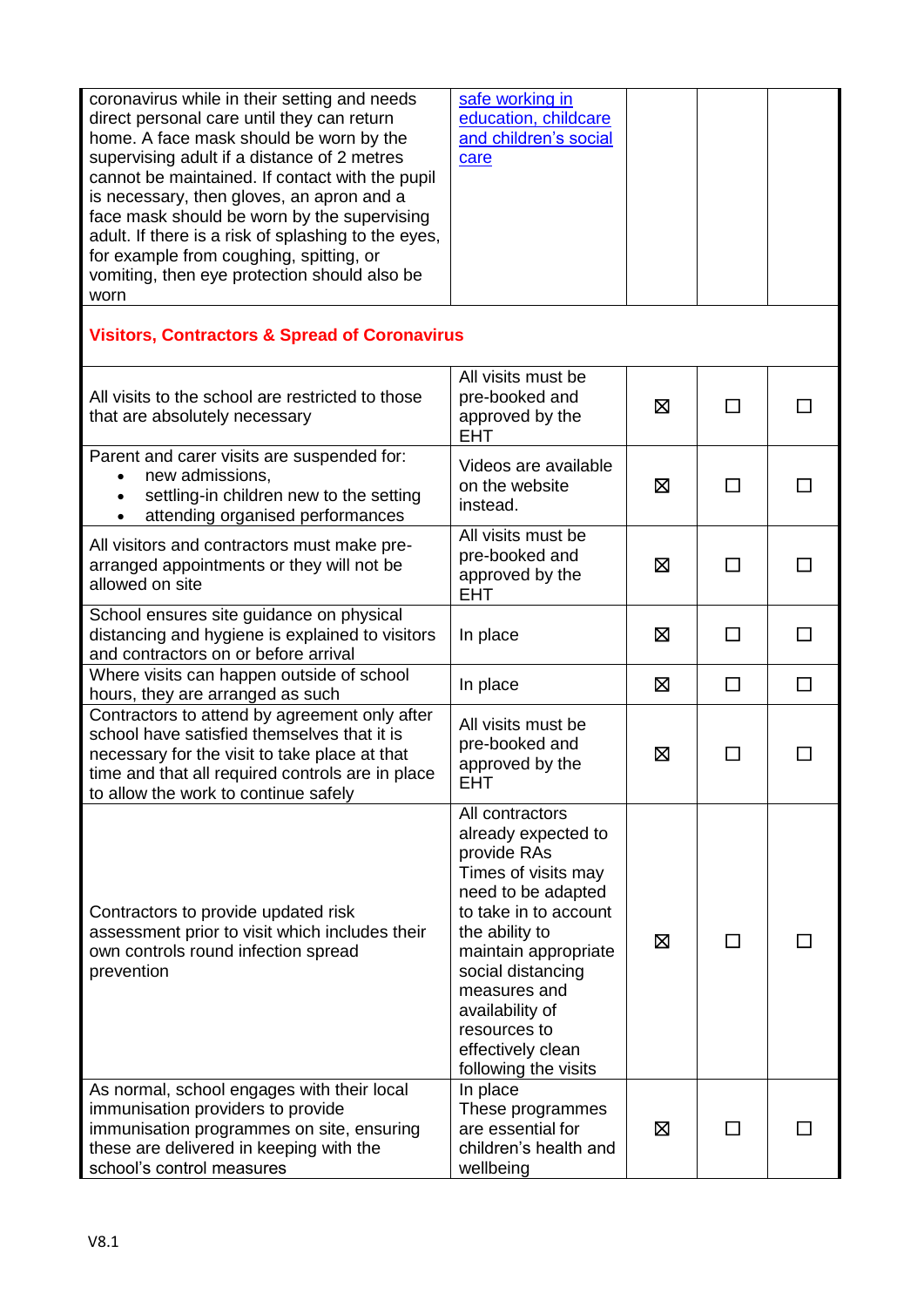| A record is kept of all visitors with sufficient<br>detail to support rapid contact tracing if<br>required by NHS Test and Trace.                                                                                                                                                                                                     | Already in place -<br>electronic sign in<br>system                                                                                                                                                                                                                                                                                                                                                                                                                                | ⊠ | $\mathsf{L}$ |   |
|---------------------------------------------------------------------------------------------------------------------------------------------------------------------------------------------------------------------------------------------------------------------------------------------------------------------------------------|-----------------------------------------------------------------------------------------------------------------------------------------------------------------------------------------------------------------------------------------------------------------------------------------------------------------------------------------------------------------------------------------------------------------------------------------------------------------------------------|---|--------------|---|
| Out-of-school activities (including wraparound<br>care) may continue to operate if their primary<br>purpose is providing registered childcare, or<br>where they are offering other childcare<br>activities, where this is reasonably necessary<br>to enable parents to:<br>work or search for work<br>undertake training or education | The private<br><b>Breakfast Club and</b><br><b>After School Club</b><br>will continue.<br>See Out-of-school<br>activities and<br>wraparound<br>childcare section of<br><b>Guidance for</b><br>education-and-<br>childcare-settings-<br>new-national-<br>restrictions-from-5-<br>november-2020                                                                                                                                                                                     | ⊠ |              |   |
| All other out of school activities, including<br>lettings, not being primarily used by parents<br>for the above purposes, should close for face-<br>to-face provision for the duration of the<br>national restrictions                                                                                                                |                                                                                                                                                                                                                                                                                                                                                                                                                                                                                   |   |              | ⊠ |
| In out-of-school settings, face coverings<br>should be used where it is a requirement of<br>the indoor setting or staff are likely to come<br>into contact with other members of the public<br>(complying with relevant coronavirus (COVID-<br>19) sector guidance)                                                                   | See Out-of-school<br>activities and<br>wraparound<br>childcare section of<br><b>Guidance for</b><br>education-and-<br>childcare-settings-<br>new-national-<br>restrictions-from-5-<br>november-2020                                                                                                                                                                                                                                                                               |   |              | ⊠ |
| <b>Inadequate Ventilation</b>                                                                                                                                                                                                                                                                                                         |                                                                                                                                                                                                                                                                                                                                                                                                                                                                                   |   |              |   |
| Occupied spaces must always be well<br>ventilated and a comfortable teaching<br>environment maintained                                                                                                                                                                                                                                | Windows will be kept<br>open and doors if<br>safe to do so - Clear<br>guidance shared in<br><b>Staff Guidelines.</b><br>Any fans will be left<br>on during the day.<br>This can be<br>achieved by a<br>variety of measures<br>including:<br>mechanical<br>ventilation systems<br>- these should be<br>adjusted to increase<br>the ventilation rate<br>wherever possible,<br>and checked to<br>confirm that normal<br>operation meets<br>current guidance (if<br>possible, systems | ⊠ | ΙI           |   |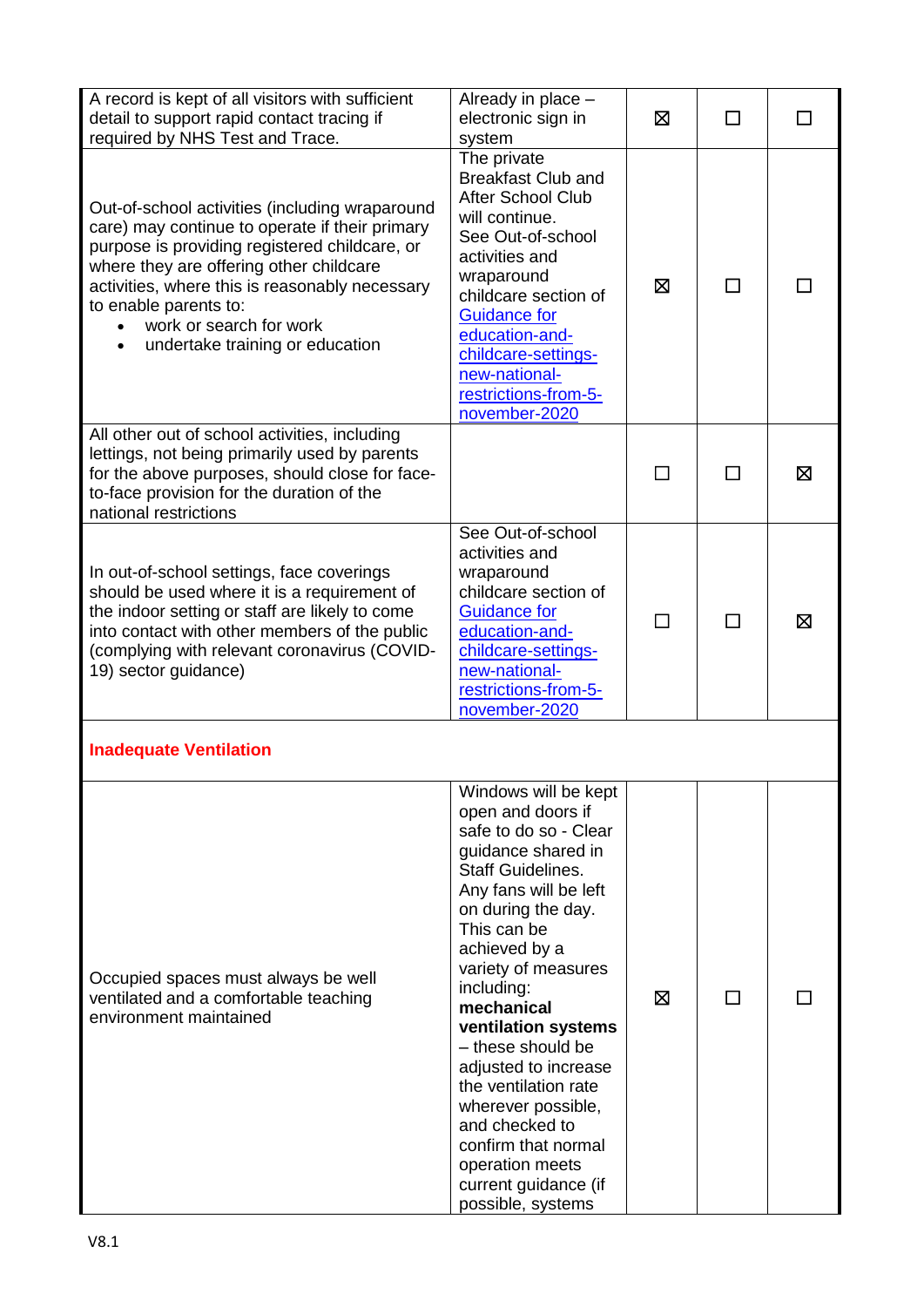|                                                                                                                                                                         | should be adjusted<br>to full fresh air or, if<br>not, then systems<br>should be operated<br>as normal as long as<br>they are within a<br>single room and<br>supplemented by an<br>outdoor air supply)                                                                         |   |              |   |
|-------------------------------------------------------------------------------------------------------------------------------------------------------------------------|--------------------------------------------------------------------------------------------------------------------------------------------------------------------------------------------------------------------------------------------------------------------------------|---|--------------|---|
| Ventilate spaces with outdoor air                                                                                                                                       | Windows will be kept<br>open and doors if<br>safe to do so - Clear<br>guidance shared in<br><b>Staff Guidelines.</b><br>natural ventilation<br>- if necessary<br>external opening<br>doors may also be<br>used provided this<br>doesn't compromise<br>safeguarding<br>measures | ⊠ | $\mathbf{I}$ |   |
| Where possible, occupied room windows<br>should be open                                                                                                                 | Windows will be kept<br>open if safe to do so<br>- Clear guidance<br>shared in Staff<br>Guidelines.                                                                                                                                                                            | ⊠ | П            |   |
| Keep toilet ventilation in operation as much as<br>possible while building is occupied                                                                                  | Fans are switched<br>on at the beginning<br>of each day and<br>turned off by the<br>caretaker during<br>closure.                                                                                                                                                               | ⊠ |              |   |
| Switch air handling units with recirculation to<br>100% outdoor air where this is not possible,<br>systems are operated as normal                                       | Further advice on<br>this can be found in<br><b>Health and Safety</b><br>Executive guidance<br>on air conditioning<br>and ventilation<br>during the<br>coronavirus<br>outbreak and CIBSE<br>coronavirus (COVID-<br>19) advice.                                                 |   | П            | ⊠ |
| Prop doors open, where safe to do so (bearing<br>in mind fire safety and safeguarding), to limit<br>use of door handles and assist with creating a<br>throughput of air | Doors are propped<br>open where possible<br>to minimise touching<br>them.<br>Fire doors must not<br>be propped open<br>unless they have a<br>self-closing hold<br>open device fitted                                                                                           | ⊠ |              |   |
| In cold weather where the school heating<br>system is activated, windows are open to                                                                                    | Where possible<br>windows are partially<br>open if the heating is                                                                                                                                                                                                              | ⊠ |              |   |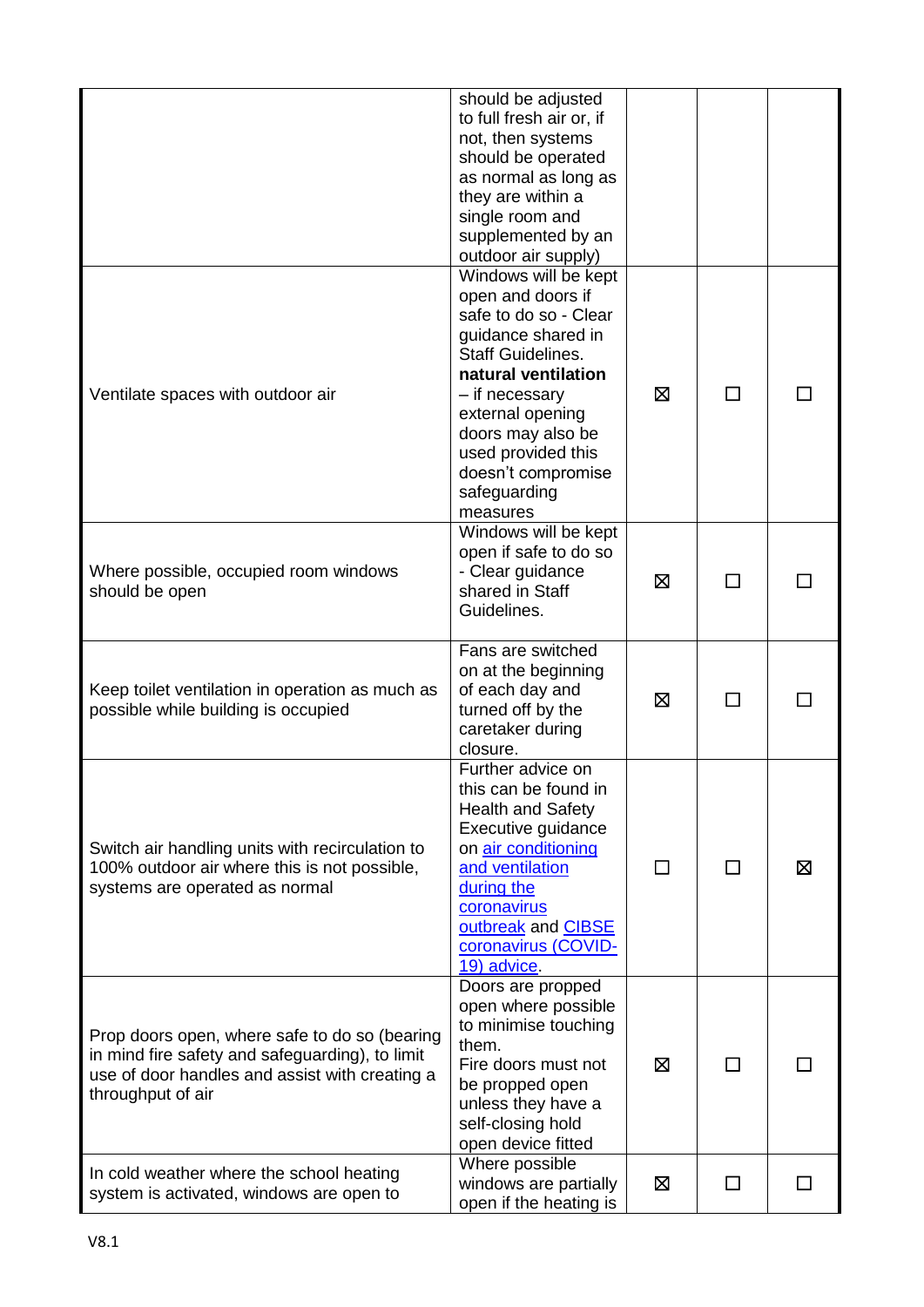| provide trickle ventilation rather than being<br>fully open                                                                                           | on. Discussed at<br>staff briefing.<br>natural ventilation<br>- opening windows<br>(in cooler weather<br>windows should be<br>opened just enough<br>to provide constant<br>background<br>ventilation, and<br>opened more fully<br>during breaks to<br>purge the air in the<br>space) |   |        |  |
|-------------------------------------------------------------------------------------------------------------------------------------------------------|--------------------------------------------------------------------------------------------------------------------------------------------------------------------------------------------------------------------------------------------------------------------------------------|---|--------|--|
| Consideration given to opening high level<br>windows in preference to low level to reduce<br>draughts                                                 | Where possible high<br>windows are used.<br>Discussed at staff<br>briefing.                                                                                                                                                                                                          | ⊠ | ΙI     |  |
| Consideration given to only opening every<br>other window instead of all windows when the<br>heating is activated                                     | Where possible<br>alternate windows<br>are used, when the<br>heating is on.<br>Discussed at staff<br>briefing.                                                                                                                                                                       | ⊠ |        |  |
| The school offers flexibility to allow additional,<br>suitable indoor clothing                                                                        | Children are<br>encouraged to wear<br>their school jumpers.<br>Parents are asked to<br>ensure children wear<br>additional base<br>layers - Letter sent.<br>For more information<br>see School uniform                                                                                | ⊠ | $\Box$ |  |
| Furniture rearranged where possible to avoid<br>direct drafts                                                                                         | Staff have been<br>asked to consider<br>this.                                                                                                                                                                                                                                        | 区 |        |  |
| Heating should be used as necessary to<br>ensure comfort levels are maintained<br>particularly in occupied spaces                                     | Already in place                                                                                                                                                                                                                                                                     | ⊠ |        |  |
| When heating is activated and windows are on<br>trickle vent, consideration is given to<br>employing desk fans to move any stagnant<br>pockets of air | Staff have been<br>asked to monitor this<br>and fans will be<br>purchased if<br>necessary.<br>Desk fans are<br>pointed away from<br>people and pointed<br>at walls etc.                                                                                                              | ⊠ | ΙI     |  |
| If school needs to use additional heaters they<br>only use sealed, oil filled electric heaters                                                        | We avoid using<br>additional heaters in<br>classrooms.<br>Electric fan heaters<br>used sparingly due<br>to increased fire and<br>electrical risk                                                                                                                                     | ⊠ | ΙI     |  |
| <b>Arrangements for Boarding Schools During Pandemic</b>                                                                                              |                                                                                                                                                                                                                                                                                      |   |        |  |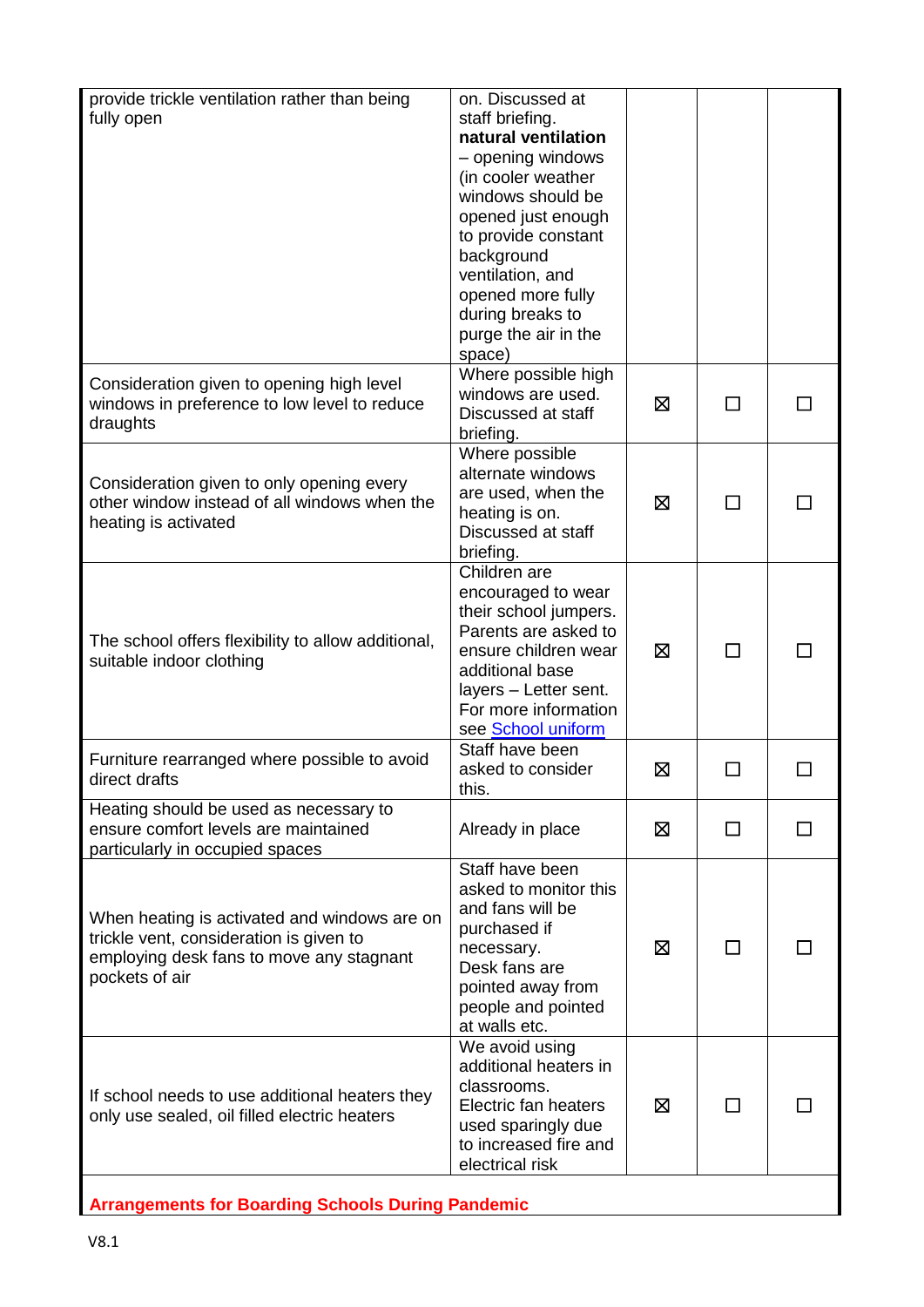| Where pupils travel from abroad to attend<br>boarding schools, the school needs to plan for<br>their collection and transfer from their point of<br>arrival                                                                                                                                                                                              | collection and<br>Advice to help                                     | Schools need to have<br>plans in place for the<br>transfer of these<br>pupils to school,<br>which need to be<br>explained to pupils<br>and their parents<br>before they travel.<br>schools, pupils and<br>parents is provided in<br>residential settings<br>with international<br>students guidance<br>and in how to self-<br>isolate when traveling<br>to the UK guidance | П                                                  | $\mathsf{L}$                  |  | 区                   |
|----------------------------------------------------------------------------------------------------------------------------------------------------------------------------------------------------------------------------------------------------------------------------------------------------------------------------------------------------------|----------------------------------------------------------------------|----------------------------------------------------------------------------------------------------------------------------------------------------------------------------------------------------------------------------------------------------------------------------------------------------------------------------------------------------------------------------|----------------------------------------------------|-------------------------------|--|---------------------|
| Where they have travelled from, or have<br>stopped at, a country or territory that is not on<br>the travel corridors list, pupils will be required<br>to self-isolate for 14 days from the day they<br>leave a non-exempt country or territory to<br>travel to the UK                                                                                    | pupils can self-<br>isolate at their                                 | Where suitable,<br>boarding school                                                                                                                                                                                                                                                                                                                                         | П                                                  |                               |  | Σ                   |
| Boarding pupils can be in one group<br>residentially and another during the school day                                                                                                                                                                                                                                                                   |                                                                      |                                                                                                                                                                                                                                                                                                                                                                            | $\Box$                                             | $\Box$                        |  | ⊠                   |
| It is accepted that boarding pupils will mix                                                                                                                                                                                                                                                                                                             |                                                                      |                                                                                                                                                                                                                                                                                                                                                                            | $\Box$                                             | $\Box$                        |  | Σ                   |
| during sociable time<br>If a child in a boarding school shows<br>symptoms, they should initially self-isolate in<br>their residential setting household. Most<br>children will benefit from self-isolating in their<br>boarding house so that their usual support can<br>continue. Others will benefit more from self-<br>isolating in their family home | guidance on<br>isolation for<br>residential<br>educational settings. |                                                                                                                                                                                                                                                                                                                                                                            | $\blacksquare$                                     |                               |  | ⊠                   |
|                                                                                                                                                                                                                                                                                                                                                          |                                                                      |                                                                                                                                                                                                                                                                                                                                                                            |                                                    |                               |  |                     |
| Have you consulted with the people/representatives undertaking the<br>activity as part of the preparation of this risk assessment<br>What is the level of risk for this activity/situation with existing control<br>measures                                                                                                                             |                                                                      |                                                                                                                                                                                                                                                                                                                                                                            |                                                    | Yes $\boxtimes$<br><b>Med</b> |  | No $\square$<br>Low |
| Is the risk adequately controlled with existing control measures                                                                                                                                                                                                                                                                                         |                                                                      |                                                                                                                                                                                                                                                                                                                                                                            |                                                    | Yes $\boxtimes$               |  | No $\square$        |
| Have you identified any further control measures needed to control<br>the risk and recorded them in the action plan                                                                                                                                                                                                                                      |                                                                      |                                                                                                                                                                                                                                                                                                                                                                            | Yes $\boxtimes$<br>$\overline{\mathsf{No}}$ $\Box$ |                               |  |                     |
| <b>ACTION PLAN</b> (insert additional rows if required)                                                                                                                                                                                                                                                                                                  | To be actioned by                                                    |                                                                                                                                                                                                                                                                                                                                                                            |                                                    |                               |  |                     |
| Further control measures to reduce risks so far as is<br>reasonably practicable                                                                                                                                                                                                                                                                          | <b>Name</b><br><b>Date</b>                                           |                                                                                                                                                                                                                                                                                                                                                                            |                                                    |                               |  |                     |
| Whilst our usual Fire Evacuation procedures apply,<br>staff know to stay in their bubbles and socially<br>distance between bubbles as in the Staff Guidelines.                                                                                                                                                                                           |                                                                      |                                                                                                                                                                                                                                                                                                                                                                            |                                                    | In place                      |  |                     |
| Staff will administer First Aid within bubbles.                                                                                                                                                                                                                                                                                                          |                                                                      | In place                                                                                                                                                                                                                                                                                                                                                                   |                                                    |                               |  |                     |
| Use 'spots' and signage to support social<br>distancing in outdoor areas.                                                                                                                                                                                                                                                                                |                                                                      |                                                                                                                                                                                                                                                                                                                                                                            |                                                    | In place                      |  |                     |